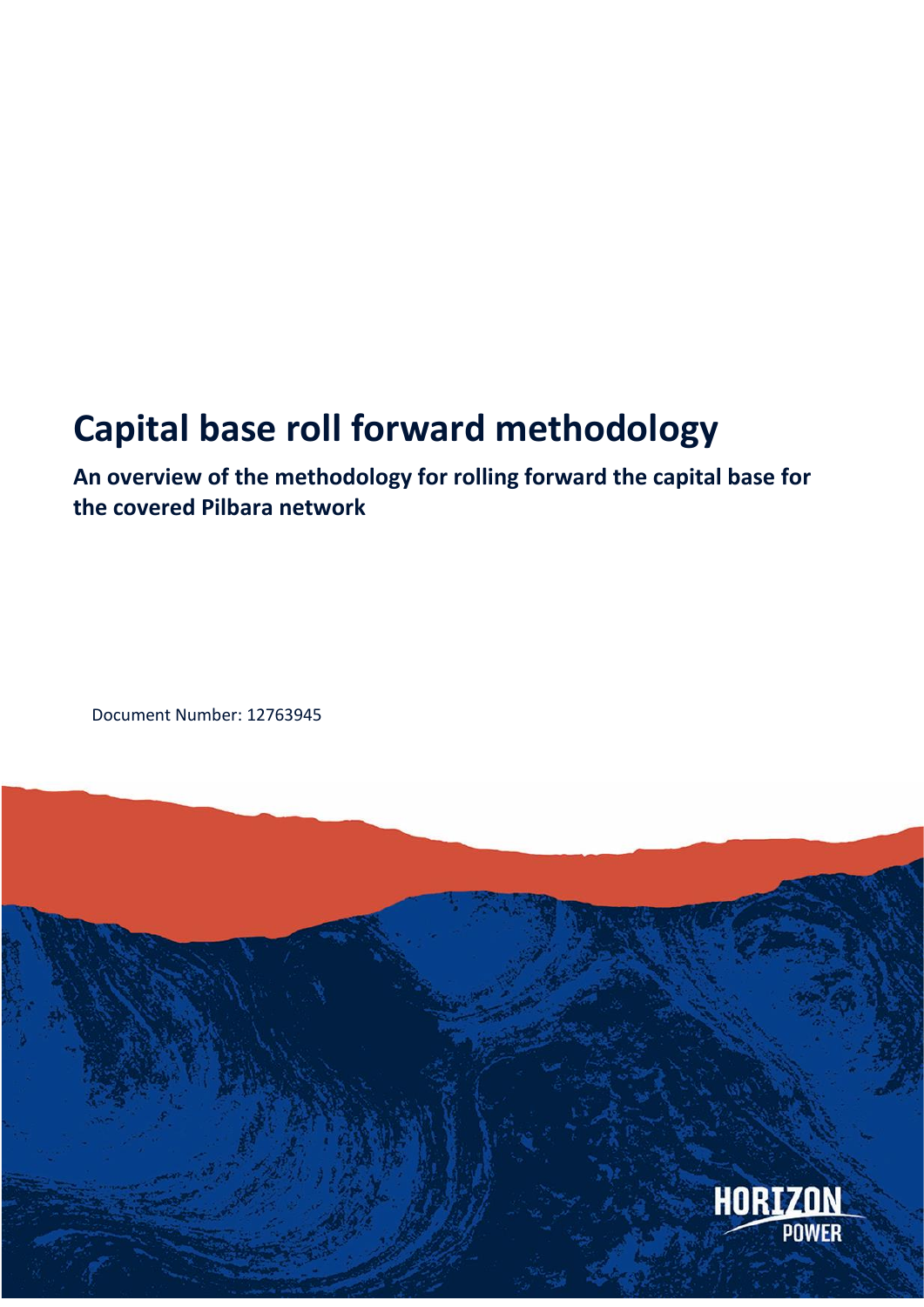

| Date Created/Last Updated | 1 July 2021                               |
|---------------------------|-------------------------------------------|
| <b>Review Frequency</b>   | Prior to the start of each pricing period |
| <b>Next Review Date</b>   | 1 July 2024                               |

This policy remains in effect, until replaced or updated, notwithstanding expiration of the review date.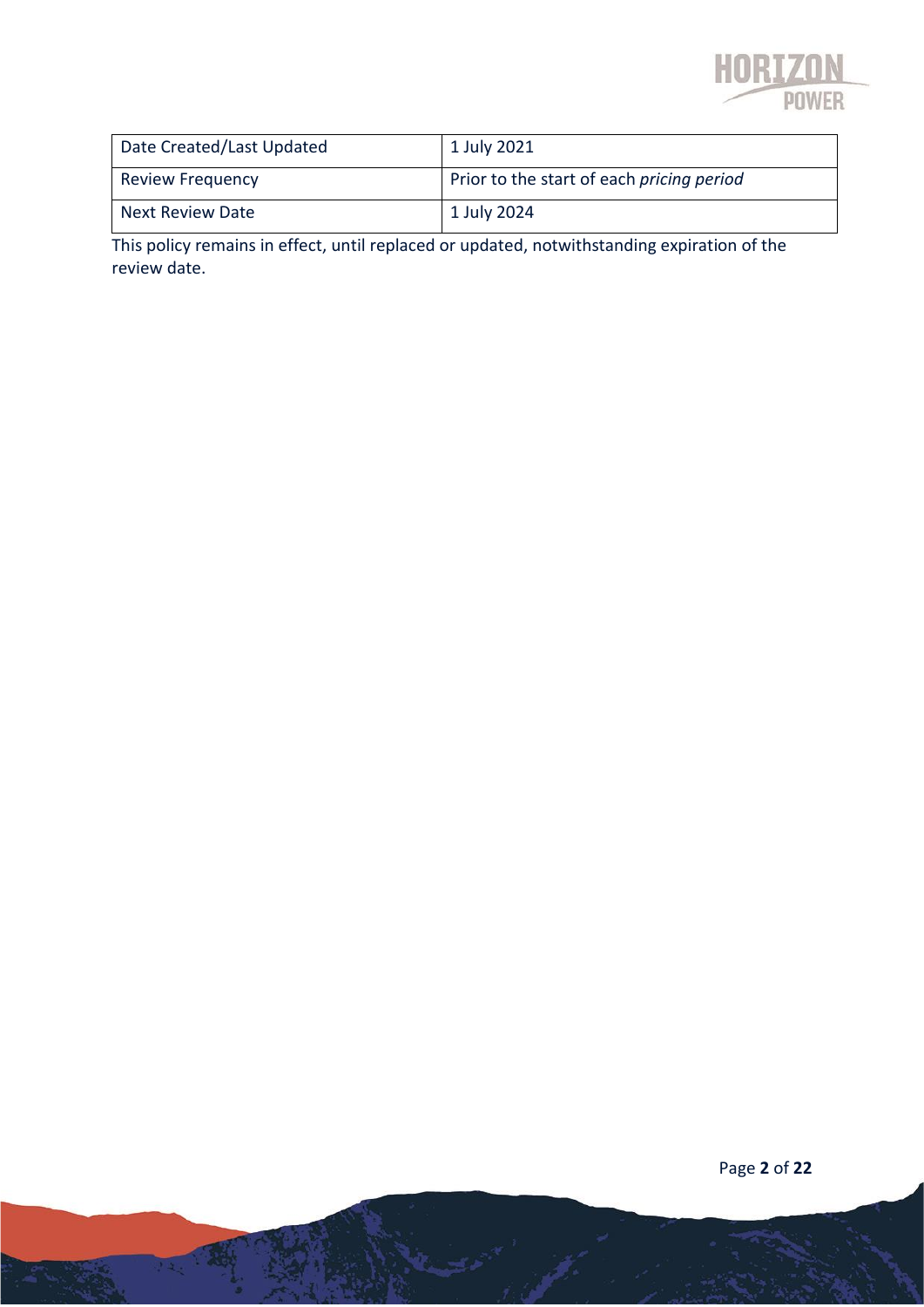

#### **TABLE OF CONTENTS**

| 1.  |     |                                                                                         |  |  |  |
|-----|-----|-----------------------------------------------------------------------------------------|--|--|--|
| 2.  |     |                                                                                         |  |  |  |
| 3.  |     |                                                                                         |  |  |  |
| 4.  |     |                                                                                         |  |  |  |
| 5.  |     |                                                                                         |  |  |  |
| 6.  |     |                                                                                         |  |  |  |
| 7.  |     |                                                                                         |  |  |  |
| 8.  |     |                                                                                         |  |  |  |
| 9.  |     | FORECAST OPENING CAPITAL BASE FOR SUBSEQUENT PRICING PERIODS10                          |  |  |  |
|     | 9.1 | Rolling forward the capital base from the previous pricing period11                     |  |  |  |
|     | 9.2 | Adding the written down value of the new facilities investment in the previous          |  |  |  |
|     | 9.3 | Adding the written down value of forecast new facilities investment to the end of       |  |  |  |
|     | 9.4 |                                                                                         |  |  |  |
|     | 9.5 | Opening value of the capital base for subsequent pricing periods 15                     |  |  |  |
|     | 9.6 | Adjusting for the difference in the return on capital and depreciation 15               |  |  |  |
| 10. |     | FORECAST CAPITAL BASE FOR SUBSEQUENT PRICING PERIODS 17                                 |  |  |  |
| 11. |     |                                                                                         |  |  |  |
| 12. |     |                                                                                         |  |  |  |
| 13. |     |                                                                                         |  |  |  |
|     |     | APPENDIX A - Asset classes for each cost pool - standard economic lives assumed for new |  |  |  |
|     |     | APPENDIX B - Asset classes for each cost pool - weighted average remaining lives for    |  |  |  |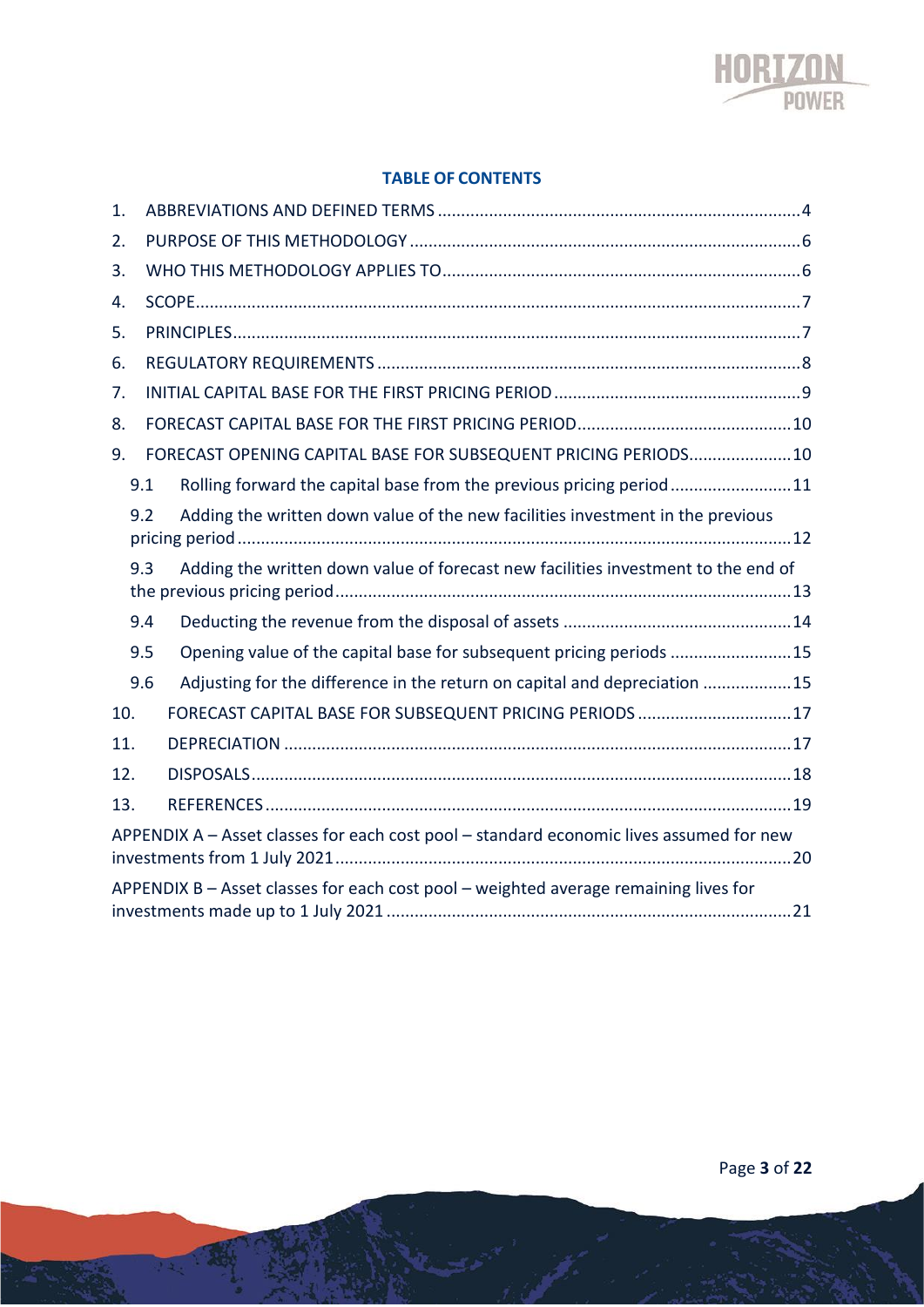

## 1. ABBREVIATIONS AND DEFINED TERMS

#### The following abbreviations are used in this document and have the meaning provided in the table below.

*Table 1: Document Abbreviations*

| Abbreviation | Meaning                          |
|--------------|----------------------------------|
| capex        | capital expenditure              |
| <b>CPI</b>   | <b>Consumer Price Index</b>      |
| <b>ISO</b>   | Independent System Operator      |
| <b>NSP</b>   | network service provider         |
| <b>WACC</b>  | Weighted Average Cost of Capital |

The following defined terms are used in this document and have the meaning provided in the table below.

|  |  | Table 2: Document Defined Terms |  |  |
|--|--|---------------------------------|--|--|
|--|--|---------------------------------|--|--|

| <b>Defined term</b>            | <b>Meaning</b>                                                                                                                                                                                                                      |
|--------------------------------|-------------------------------------------------------------------------------------------------------------------------------------------------------------------------------------------------------------------------------------|
| Act                            | the Electricity Industry Act 2004 (WA).                                                                                                                                                                                             |
| capital base                   | has the same meaning given to it in the Code.<br>{As at 25 June 2021, the Code defines capital base for a light regulation                                                                                                          |
|                                | network as the value of the network assets that are used to provide covered<br>services on the light regulation network prescribed or determined under<br>sections 52, 53, 54 or Chapter 7 as applicable.}                          |
| capital contribution           | has the same meaning given to it in the Code.                                                                                                                                                                                       |
|                                | {As at 25 June 2021, the Code defines capital contribution as a payment or<br>provision in kind made, or to be made, by a user either in respect of any new<br>facilities investment in required work or under a headworks scheme.} |
| capital expenditure<br>(capex) | an expense to be shown on a company's balance sheet as an investment,<br>rather than on its income statement as an expenditure                                                                                                      |
| capital-related costs          | has the meaning given to it in the Code.                                                                                                                                                                                            |
|                                | {As at 25 June 2021, the Code defines capital-related costs, in relation to<br>covered services provided by an NSP by means of a light regulation network for<br>a period of time, as-                                              |
|                                | (a) a return on the capital base of the light regulation network; and<br>depreciation of the capital base of the light regulation network.}<br>(b)                                                                                  |
| Code                           | Pilbara Networks Access Code 2021 (WA).                                                                                                                                                                                             |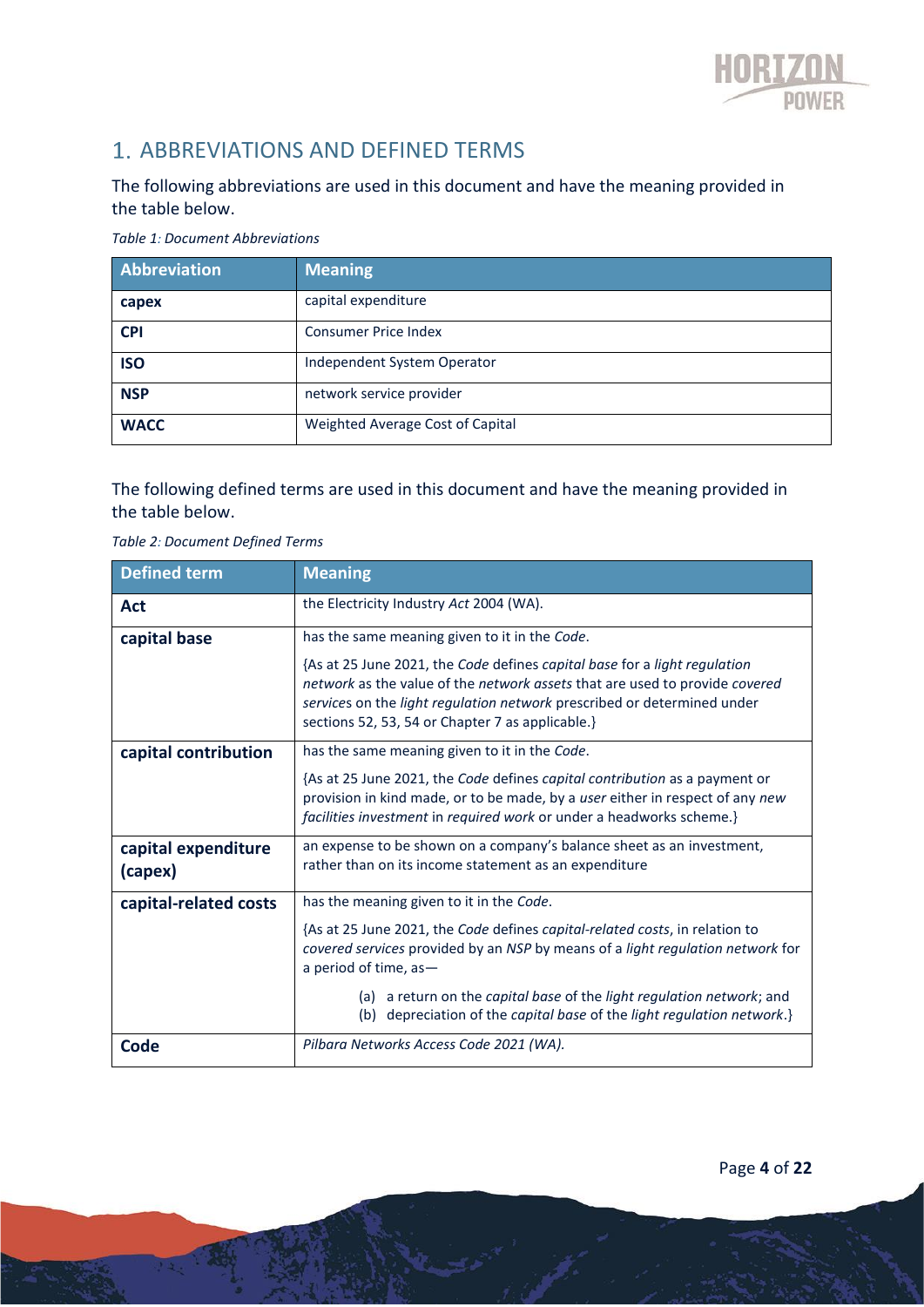

| <b>Defined term</b>        | <b>Meaning</b>                                                                                                                                                                                                                   |
|----------------------------|----------------------------------------------------------------------------------------------------------------------------------------------------------------------------------------------------------------------------------|
| covered Pilbara<br>network | has the same meaning given to it in section 3 of the Act and for the purposes of<br>this policy includes both a network and a right of the NSP to use a network (to<br>the extent of that right of use).                         |
|                            | {As at 07 April 2020, the Act defines covered Pilbara network as a covered<br>network that is located wholly or partly in the Pilbara region.}                                                                                   |
| covered service            | has the same meaning given to it in the Code.                                                                                                                                                                                    |
|                            | {As at 25 June 2021, the Code defines covered service as a service provided by<br>means of a light regulation network, but does not include an excluded service.}                                                                |
| first pricing period       | has the meaning given to it in the Code.                                                                                                                                                                                         |
|                            | {As at 25 June 2021, the Code defines first pricing period for a light regulation<br>network as the first pricing period specified in the NSP's services and pricing<br>policy published in accordance with Chapter 4.}          |
| initial capital base       | means the opening value of Horizon Power's covered Pilbara network assets at<br>the commencement of the first pricing period as prescribed in section 52(1) of<br>the Code.                                                      |
| light regulation           | has the same meaning given to it in the Code.                                                                                                                                                                                    |
| network                    | {As at 25 June 2021, the Code defines light regulation network as a covered<br>Pilbara network which is regulated by Part 8A of the Act.}                                                                                        |
| network assets             | has the same meaning given to it in the Code.                                                                                                                                                                                    |
|                            | {As at 25 June 2021, the Code defines network assets, in relation to a Pilbara<br>network, as the apparatus, equipment, plant and buildings used to provide or<br>in connection with providing services on the Pilbara network.} |
| network service            | has the same meaning given to 'Pilbara network service provider' in the Act.                                                                                                                                                     |
| provider (NSP)             | {As at 07 April 2020, the Act defines 'Pilbara network service provider' as a<br>person who-                                                                                                                                     |
|                            | (a) owns, controls or operates a Pilbara network or any part of a Pilbara<br>network; or<br>(b) proposes to own, control or operate a Pilbara network or any part of a<br>Pilbara network.}                                      |
| new facilities             | has the same meaning given to it in the Code.                                                                                                                                                                                    |
| investment                 | {As at 25 June 2021, the Code defines new facilities investment for a new<br>facility as the capital costs incurred in developing, constructing and acquiring<br>the new facility.}                                              |
| new facilities             | has the same meaning given to it in the Code.                                                                                                                                                                                    |
| investment test            | {As at 25 June 2021, the Code defines new facilities investment test for a light<br>regulation network as the test established under section 55.}                                                                                |
| new pricing period         | has the meaning given to it in the Code.                                                                                                                                                                                         |
|                            | {As at 25 June 2021, the Code defines new pricing period, in respect of the start<br>of a pricing period, as the pricing period which is commencing.}                                                                            |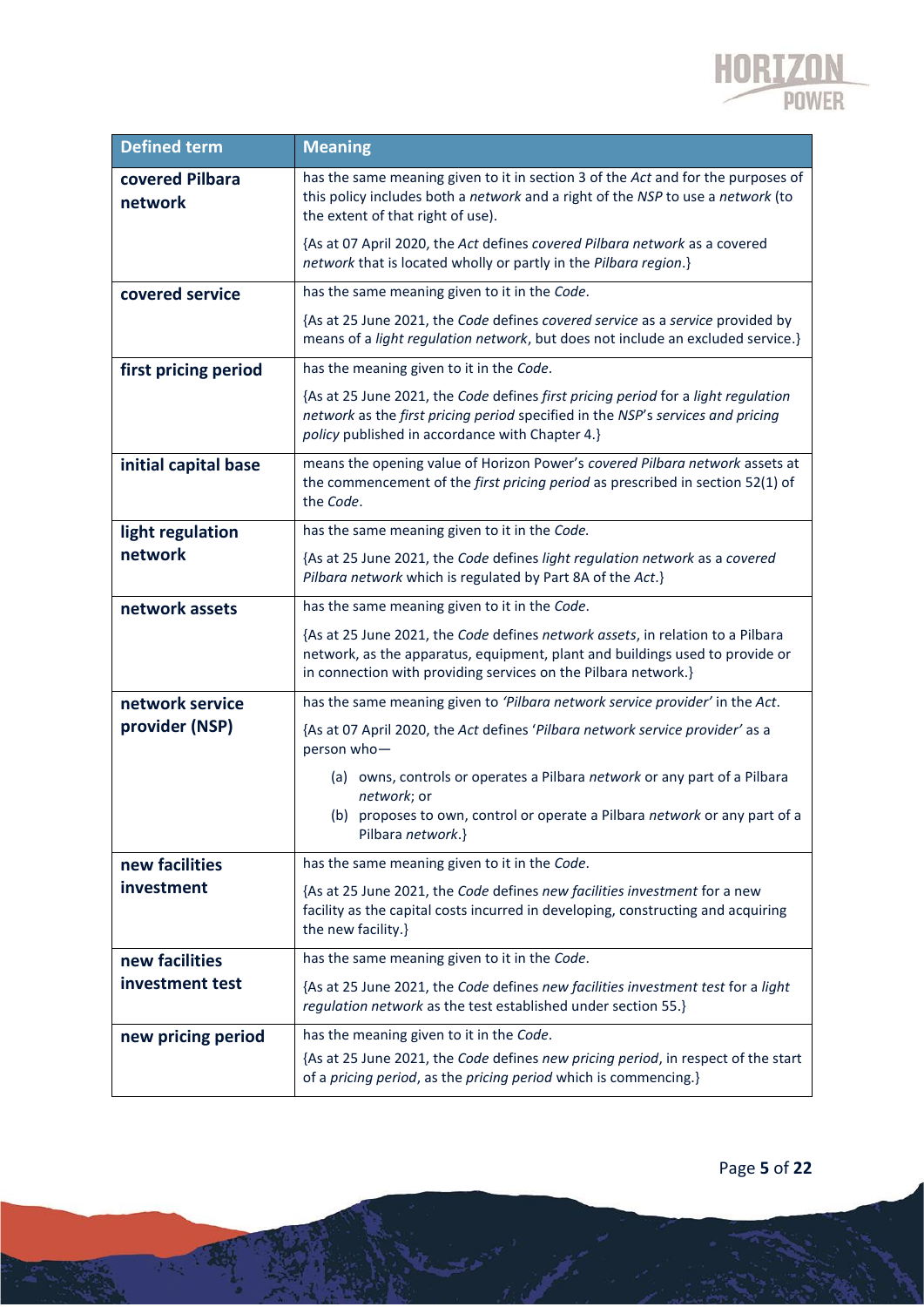

| Defined term                   | <b>Meaning</b>                                                                                                                                                                                                                                                   |
|--------------------------------|------------------------------------------------------------------------------------------------------------------------------------------------------------------------------------------------------------------------------------------------------------------|
| previous pricing<br>period     | has the meaning given to it in the Code.<br>{As at 25 June 2021, the Code defines previous pricing period, in respect of the<br>start of a pricing period, as the pricing period which is ending.}                                                               |
| pricing period                 | has the meaning given to it in the Code.<br>{As at 25 June 2021, the Code defines pricing period as the defined future<br>period, which must not be more than 5 years, for which a <i>services and pricing</i><br><i>policy</i> is applicable.}                  |
| services and pricing<br>policy | has the same meaning given to it in the Code.<br>{As at 25 June 2021, the Code defines services and pricing policy as the policy<br>of an NSP which contains the details referred to in section 40.}                                                             |
| target revenue                 | has the same meaning given to it in the Code.<br>{As at 25 June 2021, the Code defines target revenue for a light regulation<br>network for a pricing period, as determined in accordance with sections 47 to<br>$60.\}$                                         |
| user                           | has the same meaning given to it in the Code.<br>{As at 25 June 2021, the Code defines user as a person, who is a party to a<br>contract for services with an NSP, and in connection with a deemed associate<br>arrangement, includes the NSP's other business.} |

## 2. PURPOSE OF THIS METHODOLOGY

This *Capital Base* Roll Forward Methodology applies for the purposes of determining the *target revenue* for Horizon Power's *covered Pilbara network*. It ensures that Horizon Power consistently applies a transparent methodology to the calculation of the *capital base* that complies with the requirements of the *Code*.

## WHO THIS METHODOLOGY APPLIES TO

This methodology applies to Horizon Power in its capacity as a *network service provider* (*NSP*) for the *covered Pilbara network*.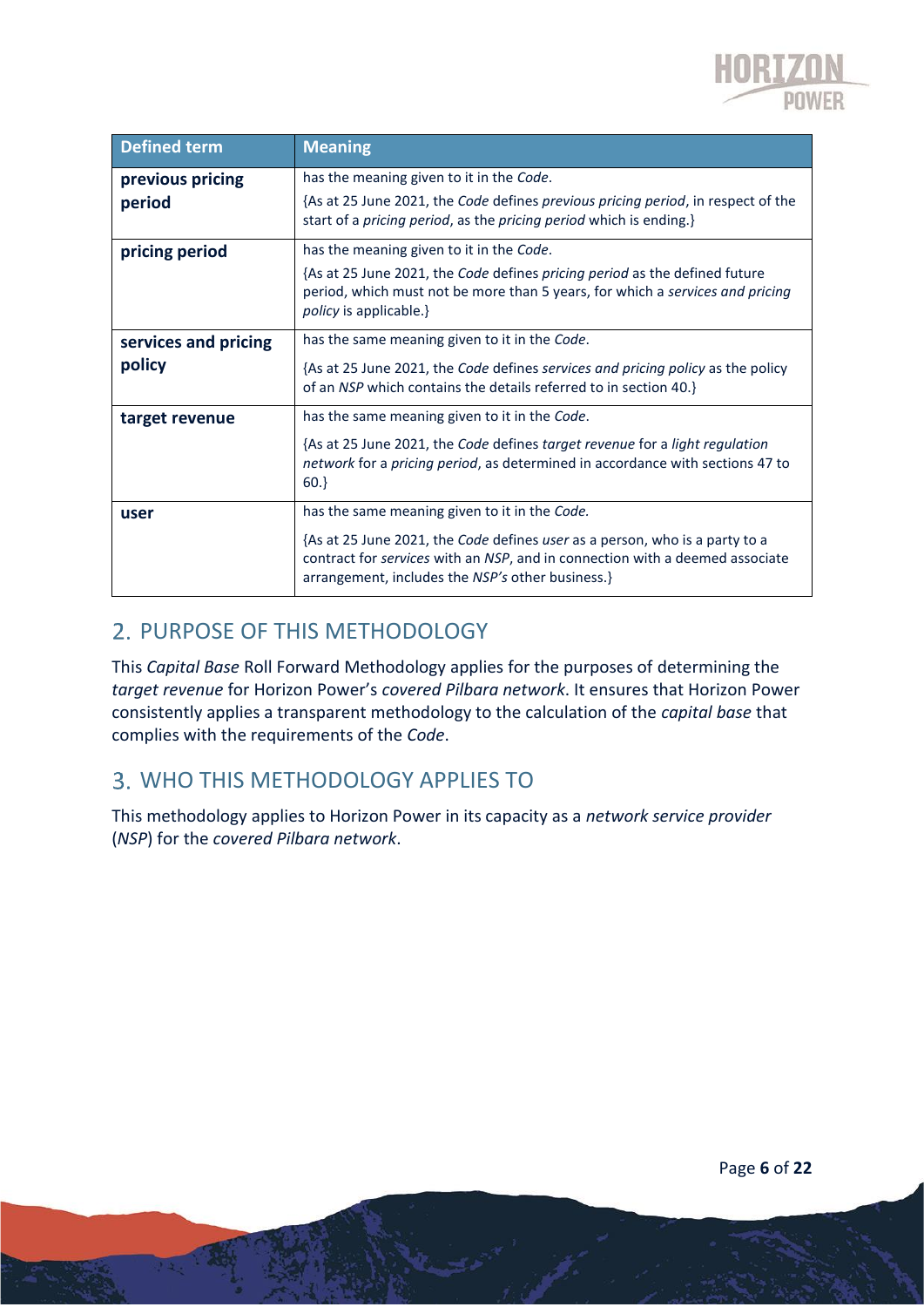

## 4. SCOPE

"Roll forward" refers to the method for updating the value of the *capital base* from one *pricing period* to the next to reflect the value of the covered (regulated) assets at the start of a given *pricing period* and adjustments for changes that have occurred or have been assumed to occur within the *previous pricing period*, specifically:

- indexation for inflation:
- additions for prudent and efficient *new facilities investment* or *capex*, net of *capital contributions* (at the start of a *pricing period* in relation to *capex* incurred in the *previous pricing period*(s));
- reductions for depreciation charges;
- as appropriate, reductions for accelerated depreciation; and
- reductions for asset disposals.

### **5. PRINCIPLES**

In specifying this *Capital Base* Roll Forward Methodology, Horizon Power has had regard to the revenue and pricing principles specified in section 8 of the *Code*, namely that:

- (a) An *NSP* of a *light regulation network* should be provided with a reasonable opportunity to recover at least the efficient costs it incurs in:
	- i. providing *covered services*; and
	- ii. complying with regulatory obligations, but excluding any costs it incurs in connection with access disputes.
- (b) An *NSP* of a *light regulation network* should be provided with effective incentives in order to promote economic efficiency with respect to the *covered services* it provides. The economic efficiency that should be promoted includes:
	- i. efficient investment in the *light regulation network*;
	- ii. the efficient provision of *covered services*; and
	- iii. the efficient use of the *light regulation network*.
- (c) The price for provision of a *covered service* should allow for a return commensurate with the regulatory and commercial risks involved in providing the *covered service* to which that price relates.
- (d) Regard should be had to the economic costs and risks of the potential for:
	- i. under and over investment in a *light regulation network*;
	- ii. under and over utilisation of the *light regulation network*.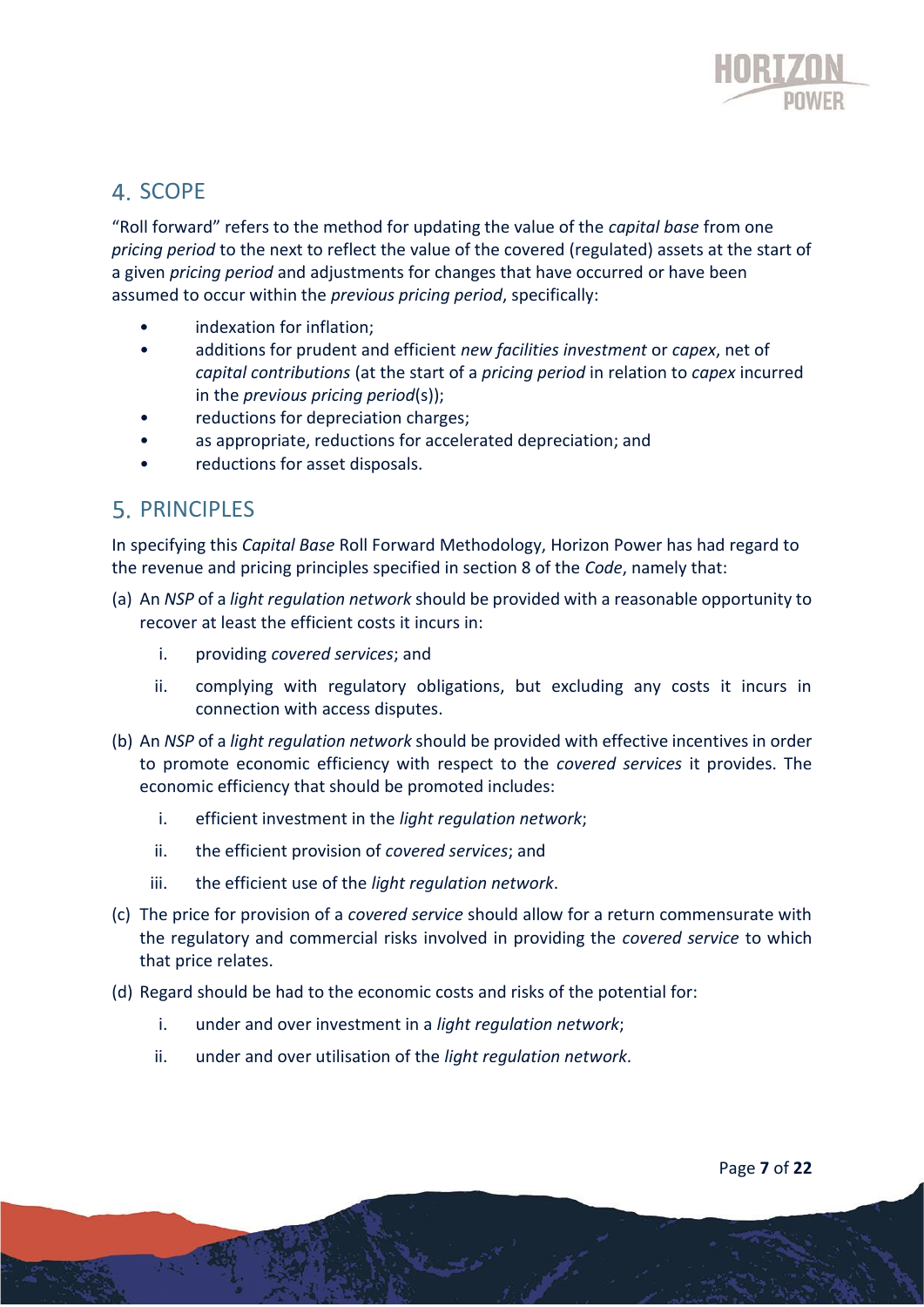

## **6. REGULATORY REQUIREMENTS**

#### **Roll forward of** *capital base* **to new pricing period**

Section 54(1) of the *Code* states that:

The *NSP* must determine the *capital base* for a *light regulation network* to be used from the start of each *pricing period* after the *first pricing period*, as follows:

- (a) start with the *capital base* used from the start of the *previous pricing period*; then
- (b) add *new facilities investment* from the *previous pricing period* which satisfy the *new facilities investment test*; and

subtract the following:

- (c) depreciation over the *previous pricing period* (to be calculated in accordance with the relevant provisions of the *services and pricing policy* governing the calculation of depreciation over the *previous pricing period*); and
- (d) an amount for redundant assets to the extent necessary to ensure that *network assets* which have ceased to contribute in any material way to the provision of *covered services* are not included in the *capital base*; and
- (e) the value of the *network assets* disposed of during the *previous pricing period*.

Section 54(2) of the *Code* states that, subject to section 54(3), the *capital base* for a *light regulation network* must not include any amount in respect of forecast *new facilities investment*.

#### **Forecast new facilities investment at the end of the previous pricing period**

Section 54(3) of the *Code* states that:

In developing the *capital base* for a *pricing period*, the *capital base* for a *light regulation network* may include forecast *new facilities investment* which:

- (a) has not yet occurred but Is forecast to occur before the start date of the *new pricing period*; and
- (b) at the time of inclusion is reasonably expected to satisfy *the new facilities investment test*.

Further, section 54(4) of the *Code* states that:

To the extent forecast *new facilities investment* is included in the *capital base* under section 54(3) but such *new facilities investment* has not actually occurred by the start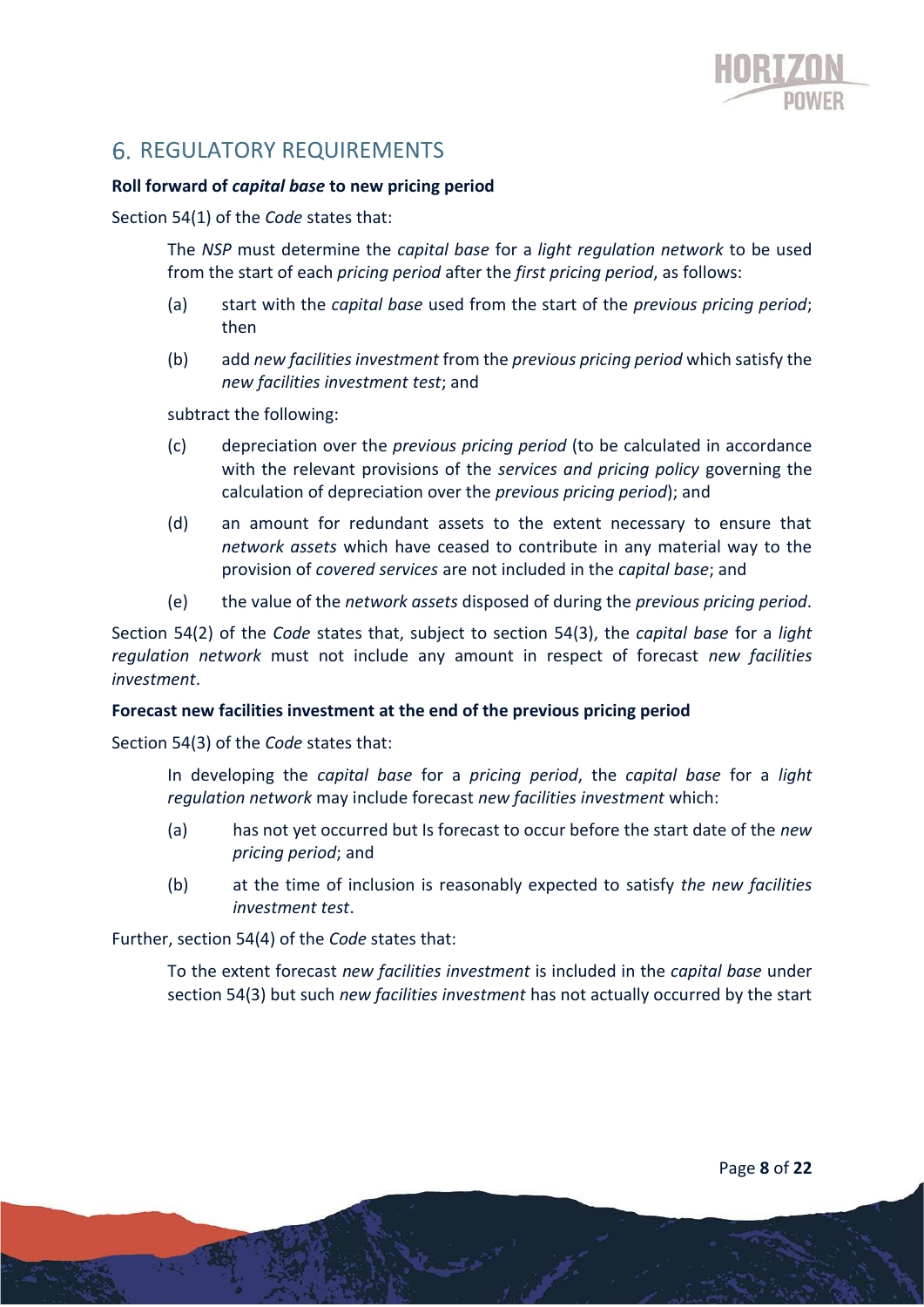

of the *new pricing period*, then the *NSP* must within 30 business days of the start of the *new pricing period*:

- (a) remove the forecast *new facilities investment* from the *capital base*; and
- (b) to the extent the inclusion of the forecast *new facilities investment* is included in *tariffs*, adjust those *tariffs* to remove any surplus or shortfall associated with the inclusion of the forecast *new facilities investment*.

#### **New facilities investment in the previous pricing period**

Section 50(4) of the *Code* states that:

The *NSP* for a *light regulation network* must adjust the *target revenue* for the *new pricing period* for any difference between:

- (a) *capital-related costs* actually incurred during the *previous pricing period* in respect of *new facilities investment* which meet the *new facilities investment test*; and
- (b) *capital-related costs* which were included in the *target revenue* during the *previous pricing period* in respect of *forecast new facilities investment* as permitted by section 47(2).

Section 50(5) of the *Code* states that the adjustment in section 50(4) must also remove any surplus or shortfall associated with any difference between the *capital-related costs* in respect of forecast *new facilities investment* and *capital-related costs* actually incurred.

Section 47(2) of the *Code* states that the *target revenue* for each year (or other interval) in a *pricing period* may include *capital-related costs* in relation to forecast *new facilities investment* which at the time of inclusion are reasonably expected to satisfy the *new facilities investment test* when the forecast *new facilities investment* is made.

#### **Double recovery of costs**

Section 51 of the *Code* relates to the double recovery of costs and states that:

The *NSP's services and pricing policy* must contain a mechanism designed to ensure that there is no double recovery of costs as a result of either:

- (a) the inclusion of *capital-related costs* in relation to forecast *new facilities investment* in the *target revenue*; or
- (b) any adjustments to the *target revenue*.

## INITIAL CAPITAL BASE FOR THE FIRST PRICING PERIOD

The *initial capital base* (ICB) is the value of Horizon Power's *covered Pilbara network assets* at the start of the *first pricing period*. This value was established in section 52(1) of the *Code* as \$535 million and is the non-disputable starting point of the *capital base*.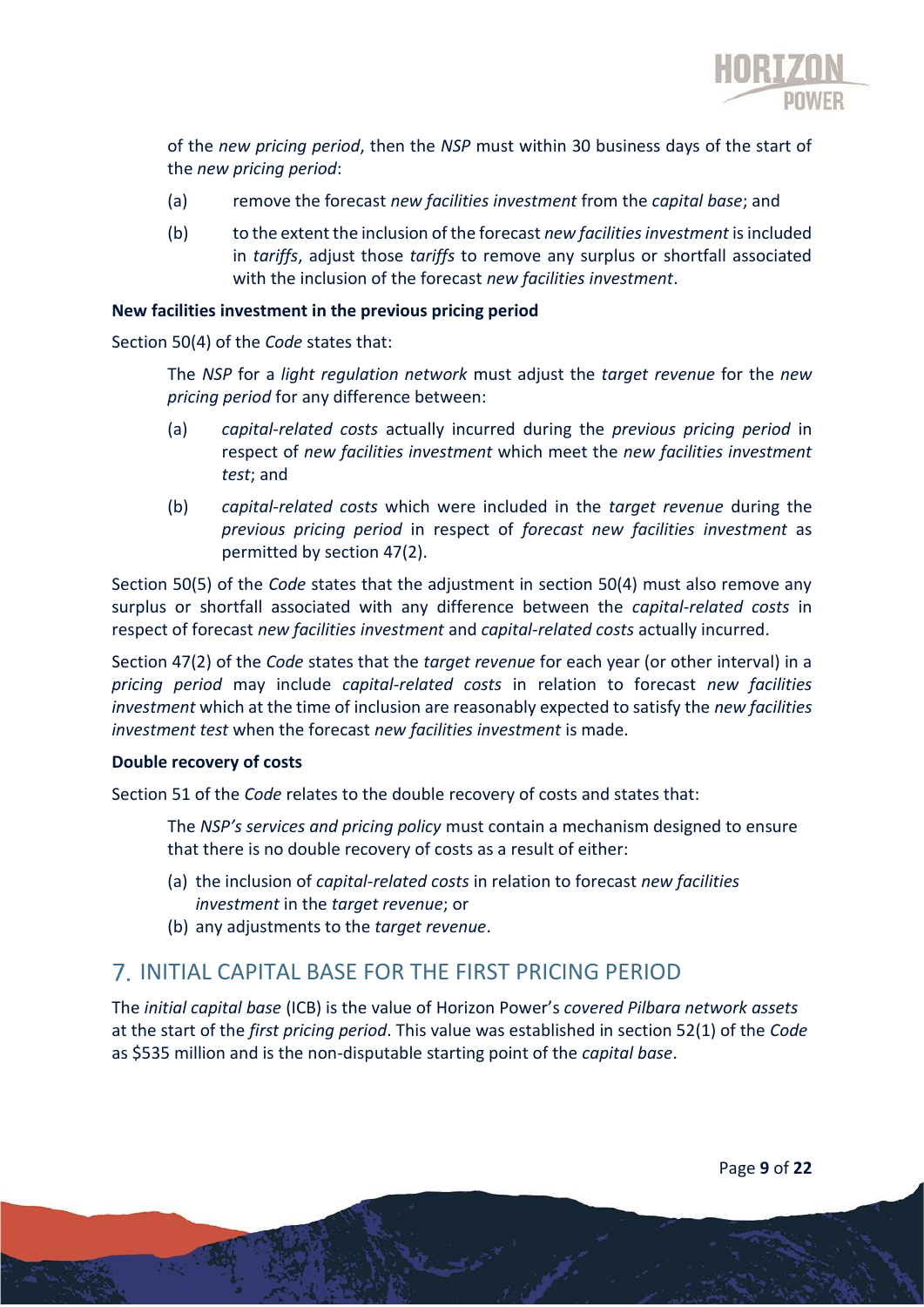

## FORECAST CAPITAL BASE FOR THE FIRST PRICING PERIOD

The value of the *capital base* at the end of each year *t* in the *first pricing period* is forecast to enable the return on capital in respect to the *capital base*, which is a component of the *target revenue*, to be calculated for each year of the *first pricing period*. The forecast value of the *capital base* at the end of each year *t* in the *first pricing period* is calculated in accordance with Equation 1.

*Equation 1: Closing value of capital base in year t of the first pricing period*

$$
CB_{t,1} = OB_{t,1} \times \left(1 + \frac{CPI_t}{CPI_{t-1}}\right) - Dep_{t,1} - ADep_{t,1}
$$

where:

CBt,1 is the closing value of the *capital base* in year t of *pricing period* 1

OBt,1 is the opening value of the *capital base* in year t of *pricing period* 1

 $CPI_t$  is the actual CPI (weighted average of eight capital cities) in June of year t, where the actual CPI is available, and the forecast CPI in June of year t, where the actual CPI is not available

 $CPI_{t-1}$  is the actual CPI (weighted average of eight capital cities) in June of year t-1, where the actual CPI is available, and the forecast CPI in June of year t-1, where the actual CPI is not available

Dept,1 is the depreciation in respect to the *capital base* in year t of *pricing period* 1

ADept,1 is the accelerated depreciation in respect to the *capital base* in year t of *pricing period* 1

The opening value of the *capital base* is escalated by the forecast inflation rate to maintain the real value of the *capital base* over time.

The opening value of the *capital base* in year t+1 of the *first pricing period* is the closing value of the *capital base* in year t, as per Equation 2.

*Equation 2: Opening value of capital base in year t+1 of the first pricing period*

$$
OB_{t+1,1} = CB_{t,1}
$$

where:

OBt+1,1 is the opening value of the *capital base* in year t+1 of *pricing period* 1

## FORECAST OPENING CAPITAL BASE FOR SUBSEQUENT PRICING PERIODS

The opening *capital base* for subsequent *pricing periods* is calculated by:

- 1. rolling forward the *capital base* from the *previous pricing period*
- 2. adding the written down value of the *new facilities investment* in the *previous pricing period* that met the *new facilities investment test*

Page **10** of **22**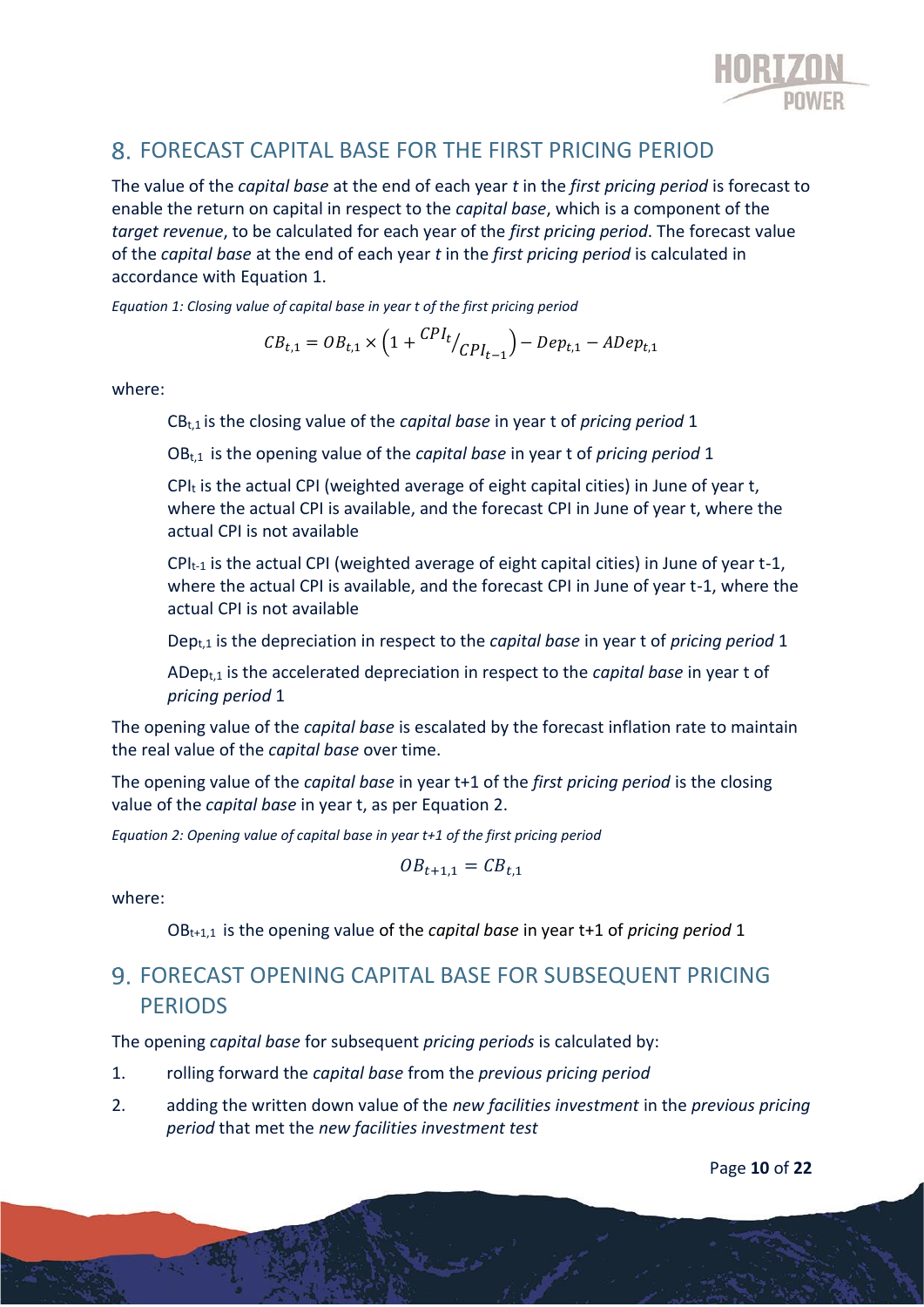

- 3. adding the written down *value of the new facilities investment* that is forecast to the end of the *previous pricing period* and is reasonably expected to meet the *new facilities investment test*
- 4. deducting the revenue from the disposal of assets in the *previous pricing period*.

#### Rolling forward the capital base from the previous pricing period  $9.1$

Horizon Power's *services and pricing policy* specifies three year *pricing period*s. On this basis, the *capital base* is rolled forward from the *previous pricing period* in accordance with Equation 3. While the *capital base* was indexed during the *previous pricing period* based on actual CPI, where that was available, and forecast CPI, where the actual CPI was not available, the *capital base* is rolled forward from one *pricing period* to the next based on the latest CPI data available.

*Equation 3: Roll forward of the capital base from one pricing period to the next*

$$
RFV_n = \left( \left( \left( \left( OB_{1,n-1} \times \left( 1 + \frac{CPI_{1,n-1}}{CPI_{0,n-1}} \right) - (Dep_{1,n-1} + ADep_{1,n-1}) \right) \right) \times \left( 1 + \frac{CPI_{2,n-1}}{CPI_{1,n-1}} \right) \right) - (Dep_{2,n-1} + ADep_{2,n-1}) \right)
$$

$$
\times \left( 1 + \frac{CPI_{3,n-1}}{CPI_{2,n-1}} \right) - (Dep_{3,n-1} + ADep_{3,n-1})
$$

where:

RFVn is the rolled forward value of the *capital base* from *pricing period* n-1 to *pricing period* n

OB1,n-1 is the opening value of the *capital base* in the first year of *pricing period* n-1

CPI0,n-1 is the actual CPI (weighted average of eight capital cities) in June of the year prior to *pricing period* n

CPI1,n-1 is the actual CPI (weighted average of eight capital cities) in June of the first year of *pricing period* n

CPI2,n-1 is the actual CPI (weighted average of eight capital cities) in June of the second year of *pricing period* n

CPI3,n-1 is the actual CPI (weighted average of eight capital cities) in June of the third year of *pricing period* n, where the actual CPI is available, and the forecast CPI in June of year t-1, where the actual CPI is not available

Dep1,n is the depreciation of the *capital base* that was forecast for the first year of *pricing period* n-1

Dep2,n is the depreciation of the *capital base* that was forecast for the second year of *pricing period* n-1

Page **11** of **22**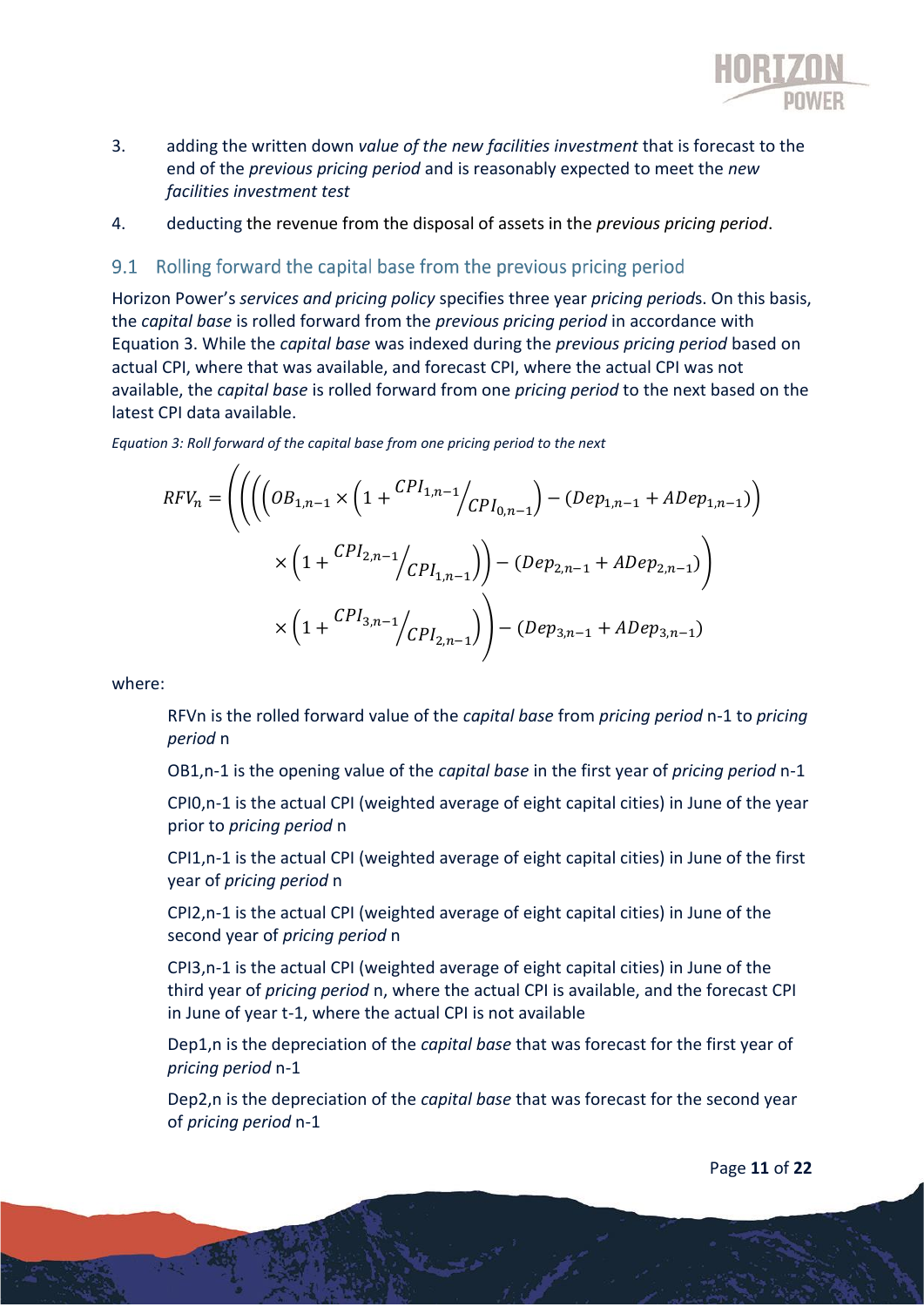

Dep3,n is the depreciation of the *capital base* that was forecast for the third year of *pricing period* n-1

ADep1,n is the accelerated depreciation of the *capital base* that was forecast for the first year of *pricing period* n-1

ADep2,n is the accelerated depreciation of the *capital base* that was forecast for the second year of *pricing period* n-1

ADep3,n is the accelerated depreciation of the *capital base* that was forecast for the third year of *pricing period* n-1

9.2 Adding the written down value of the new facilities investment in the previous pricing period

The written down value of the actual *new facilities investment* incurred in the *previous pricing period* is calculated in accordance with Equation 4.

*Equation 4: Written down value of the new facilities investment in the previous pricing period*

$$
WDV_{n} = \left( \left( \left( \left( NFI_{1,n-1} \times \left( 1 + \frac{CPI_{1,n-1}}{CPI_{0,n-1}} \right) - Dep_{1,1,n-1} \right) \times \left( 1 + \frac{CPI_{2,n-1}}{CPI_{1,n-1}} \right) \right) \right)
$$
  

$$
\times \left( 1 + \frac{CPI_{2,n-1}}{CPI_{1,n-1}} \right) - Dep_{1,2,n-1} \right) \times \left( 1 + \frac{CPI_{3,n-1}}{CPI_{2,n-1}} \right)
$$
  

$$
+ \left( \left( \left( \left( NFI_{2,n-1} \times \left( 1 + \frac{CPI_{2,n-1}}{CPI_{1,n-1}} \right) \right) - Dep_{2,2,n-1} \right) \right) \times \left( 1 + \frac{CPI_{3,n-1}}{CPI_{2,n-1}} \right) - Dep_{2,3,n-1} \right)
$$
  

$$
+ \left( \left( NFI_{3,n-1} \times \left( 1 + \frac{CPI_{3,n-1}}{CPI_{2,n-1}} \right) \right) - Dep_{3,3,n-1} \right)
$$

where:

WDVn is the written down value of the actual *new facilities investment* incurred in *pricing period* n-1 that met the *new facilities investment test*

NFI1,n-1 is the actual *new facilities investment* incurred in the first year of *pricing period* n-1 that met the *new facilities investment test*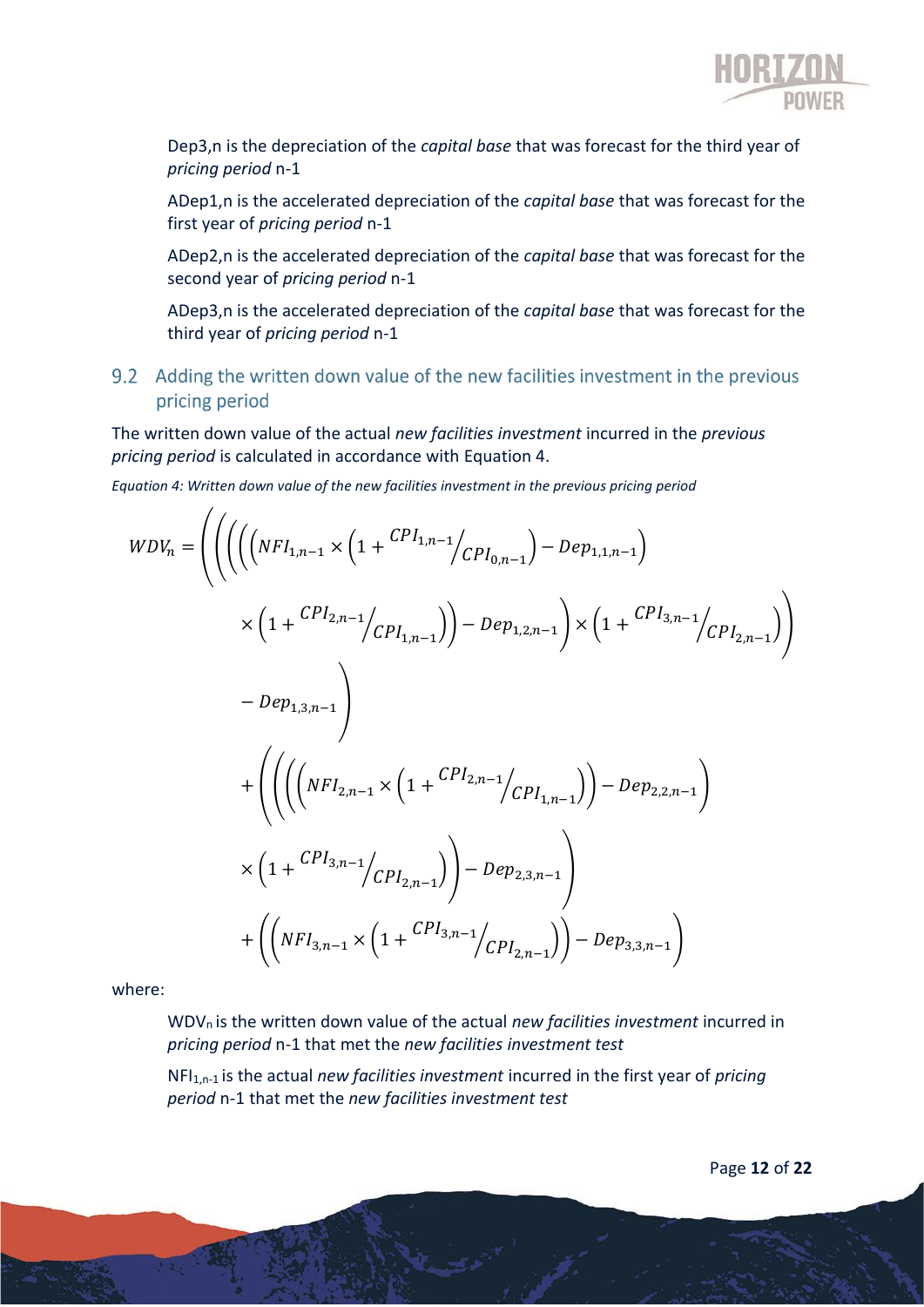

NFI2,n-1 is the actual *new facilities investment* incurred in the second year of *pricing period* n-1 that met the *new facilities investment test*

NFI3,n-1 is the actual *new facilities investment* incurred in the third year of *pricing period* n-1 that met the *new facilities investment test*

 $CPI<sub>0,n-1</sub>$  is the actual CPI (weighted average of eight capital cities) in June of the year prior to *pricing period* n-1

 $CPI<sub>1,n-1</sub>$  is the actual CPI (weighted average of eight capital cities) in June of the first year of *pricing period* n-1

 $CPI<sub>2,n-1</sub>$  is the actual CPI (weighted average of eight capital cities) in June of the second year of *pricing period* n-1

 $CPI<sub>3,n-1</sub>$  is the actual CPI (weighted average of eight capital cities) in June of the third year of *pricing period* n-1, where the actual CPI is available, and the forecast CPI in June of year t-1, where the actual CPI is not available

Dep1,1,n-1 is the depreciation in the first year of *pricing period* n-1 in respect of the actual *new facilities investment* in the first year of *pricing period* n-1

Dep1,2,n-1 is the depreciation in the second year of *pricing period* n-1 in respect of the actual *new facilities investment* in the first year of *pricing period* n-1

Dep1,3,n-1 is the depreciation in the third year of *pricing period* n-1 in respect of the actual *new facilities investment* in the first year of *pricing period* n-1

Dep2,2,n-1 is the depreciation in the second year of *pricing period* n-1 in respect of the actual *new facilities investment* in the second year of *pricing period* n-1

Dep2,3,n-1 is the depreciation in the third year of *pricing period* n-1 in respect of the actual *new facilities investment* in the second year of *pricing period* n-1

Dep3,3,n-1 is the depreciation in the third year of *pricing period* n-1 in respect of the actual *new facilities investment* in the third year of *pricing period* n-1

The *new facilities investment* is net of any *capital contributions*.

To ensure there is no double recovery of the depreciation of *new facilities investment*, as required under section 51 of the *Code*, the forecast *new facilities investment* in *pricing period* n is adjusted for the variance between the forecast depreciation of the *new facilities investment* and the depreciation of the actual *new facilities investment* in *pricing period* n-1.

#### 9.3 Adding the written down value of forecast new facilities investment to the end of the previous pricing period

The written down value of the forecast *new facilities investment* to the end of the *previous pricing period* is calculated in accordance with Equation 5.

*Equation 5: Written down value of forecast new facilities investment to the end of the previous pricing period*

$$
fWDV_n = fNFI_{3,n-1} \times \left(1 + \frac{CPI_{3,n-1}}{CPI_{2,n-1}}\right)
$$

Page **13** of **22**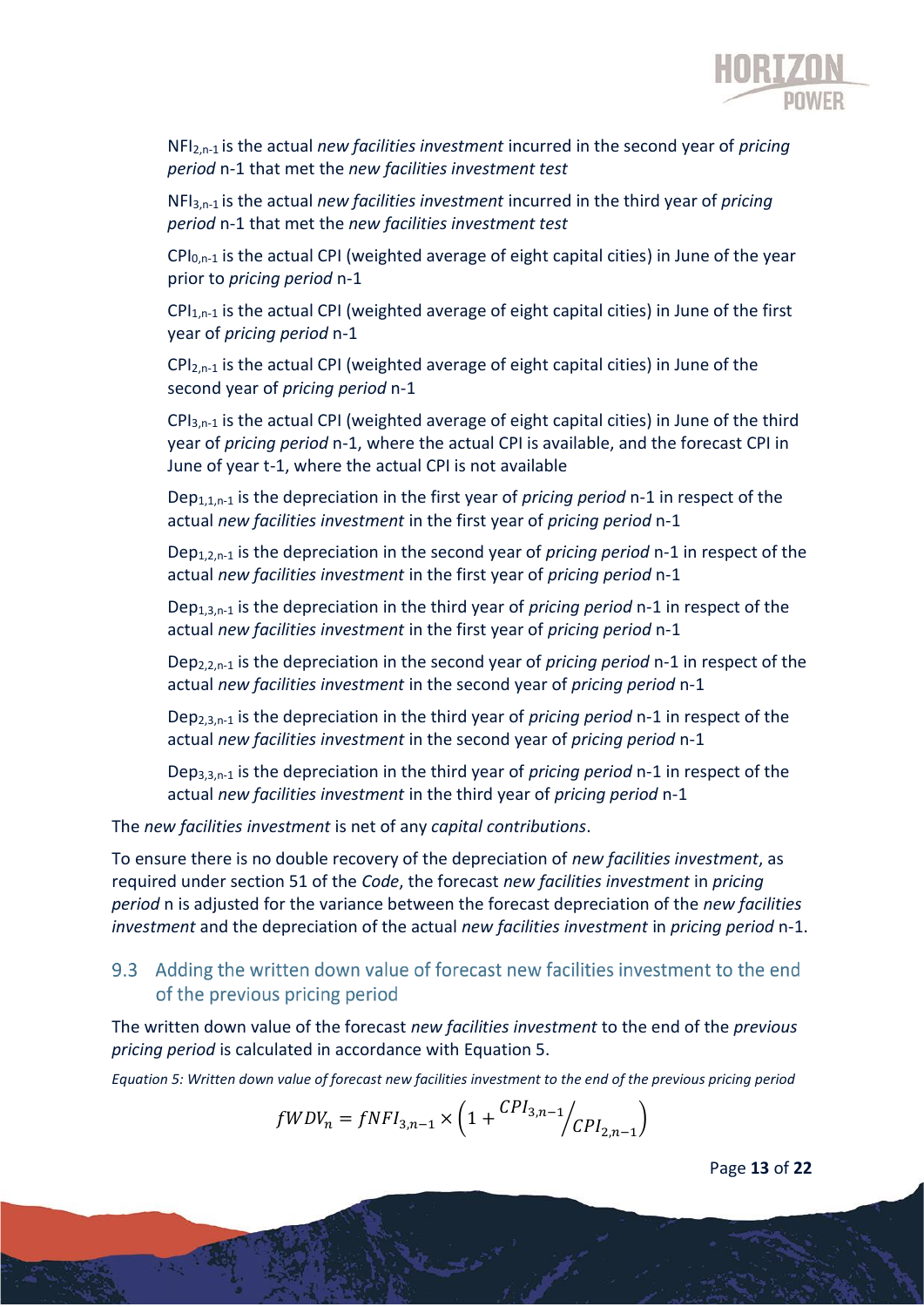

#### where:

fWDVn is the written down value of the *new facilities investment* that is forecast to the end of *pricing period* n-1 and is reasonably expected to meet the *new facilities investment test*

fNFI3,n-1 is the *new facilities investment* that is forecast to be incurred in the third year of *pricing period* n-1 and is reasonably expected to meet the *new facilities investment test*

CPI2,n-1 is the actual CPI (weighted average of eight capital cities) in June of the second year of *pricing period* n-1

 $CPI_{3,n-1}$  is the actual CPI (weighted average of eight capital cities) in June of the third year of *pricing period* n-1, where the actual CPI is available, and the forecast CPI in June of year t-1, where the actual CPI is not available

The forecast *new facilities investment* is net of any *capital contributions*.

There is no depreciation on the forecast *new facilities investment* in the final year of a *pricing period*.

#### 9.4 Deducting the revenue from the disposal of assets

The deduction for the revenue from the disposal of assets in the *previous pricing period* is calculated in accordance with Equation 6. The revenue is adjusted for the time value of money using the nominal vanilla WACC as determined for each year of the *previous pricing period*.

*Equation 6: Revenue from the disposal of assets*

$$
Disp_n = Disp_{1,n-1} \times (1 + R_1) \times (1 + R_2) \times (1 + R_3) + Disp_{2,n-1} \times (1 + R_2) \times (1 + R_3)
$$
  
+  $Disp_{3,n-1} \times (1 + R_3)$ 

where:

Dispn is the adjustment to the *capital base* in *pricing period* n for the revenue from the disposal of assets in *pricing period* n-1

Disp1,n-1 is the revenue from the disposal of assets in the first year of *pricing period* n-1

Disp2,n-1 is the revenue from the disposal of assets in the second year of *pricing period* n-1

Disp3,n-1 is the revenue from the disposal of assets in the third year of *pricing period* n-1

R1 is the nominal vanilla WACC determined for the first year of *pricing period* n-1

R2 is the nominal vanilla WACC determined for the second year of *pricing period* n-1

R3 is the nominal vanilla WACC determined for the third year of *pricing period* n-1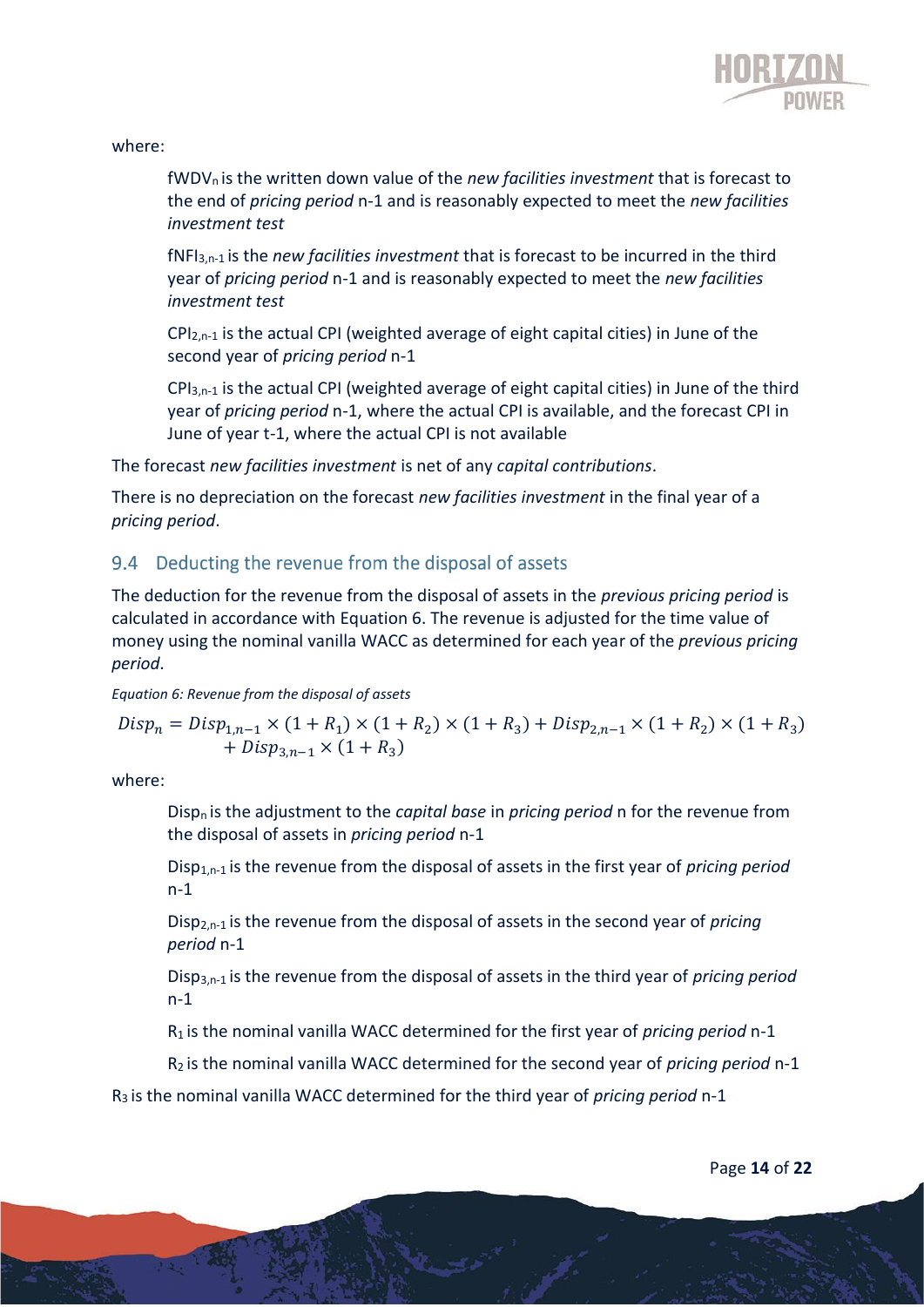

### 9.5 Opening value of the capital base for subsequent pricing periods

The opening value of the *capital base* for *pricing period* n is calculated in accordance with Equation 7.

*Equation 7: Opening value of the capital base for subsequent pricing periods*

$$
OB_n = RFV_n + WDV_n + fWDV_n
$$

where:

OB<sup>n</sup> is the opening value of the *capital base* for *pricing period* n

RFVn is the rolled forward value of the *capital base* from *pricing period* n-1 to *pricing period* n

WDVn is the written down value of the actual *new facilities investment* incurred in *pricing period* n-1 that met the *new facilities investment test*

fWDVn is the written down value of the *new facilities investment* that is forecast to the end of *pricing period* n-1 and is reasonably expected to meet the *new facilities investment test*

### 9.6 Adjusting for the difference in the return on capital and depreciation

To ensure there is no double recovery of the return on *new facilities investment*, as required under section 51 of the *Code*, the forecast *new facilities investment* in *pricing period* n is adjusted for the variance between the:

- forecast return on the *new facilities investment* and the return on the actual *new facilities investment* in *pricing period* n-1
- forecast depreciation of the *new facilities investment* and the depreciation of the actual *new facilities investment* in *pricing period* n-1.

The adjustment for the difference in the return on capital and depreciation on the actual *new facilities investment* that was incurred in the *previous pricing period* that met the *new facilities investment test* and the return on capital and depreciation that was forecast in the *target revenue* for the *previous pricing period* in respect of forecast *new facilities investment* is calculated in accordance with Equation 8. The difference in the return on capital and depreciation is adjusted for the time value of money using the nominal vanilla WACC as determined for each year of the *previous pricing period*.

*Equation 8: Adjusting for the difference in the return on capital and depreciation*

$$
\Delta ROC_n = \left( ROC_{a,1} - ROC_{f,1} + Dep_{a,1} - Dep_{f,1} \right) \times (1 + R_1) \times (1 + R_2) \times (1 + R_3) + \left( ROC_{a,2} - ROC_{f,2} + Dep_{a,2} - Dep_{f,2} \right) \times (1 + R_2) \times (1 + R_3) + \left( ROC_{a,3} - ROC_{f,3} + Dep_{a,3} - Dep_{f,3} \right) \times (1 + R_3)
$$

where: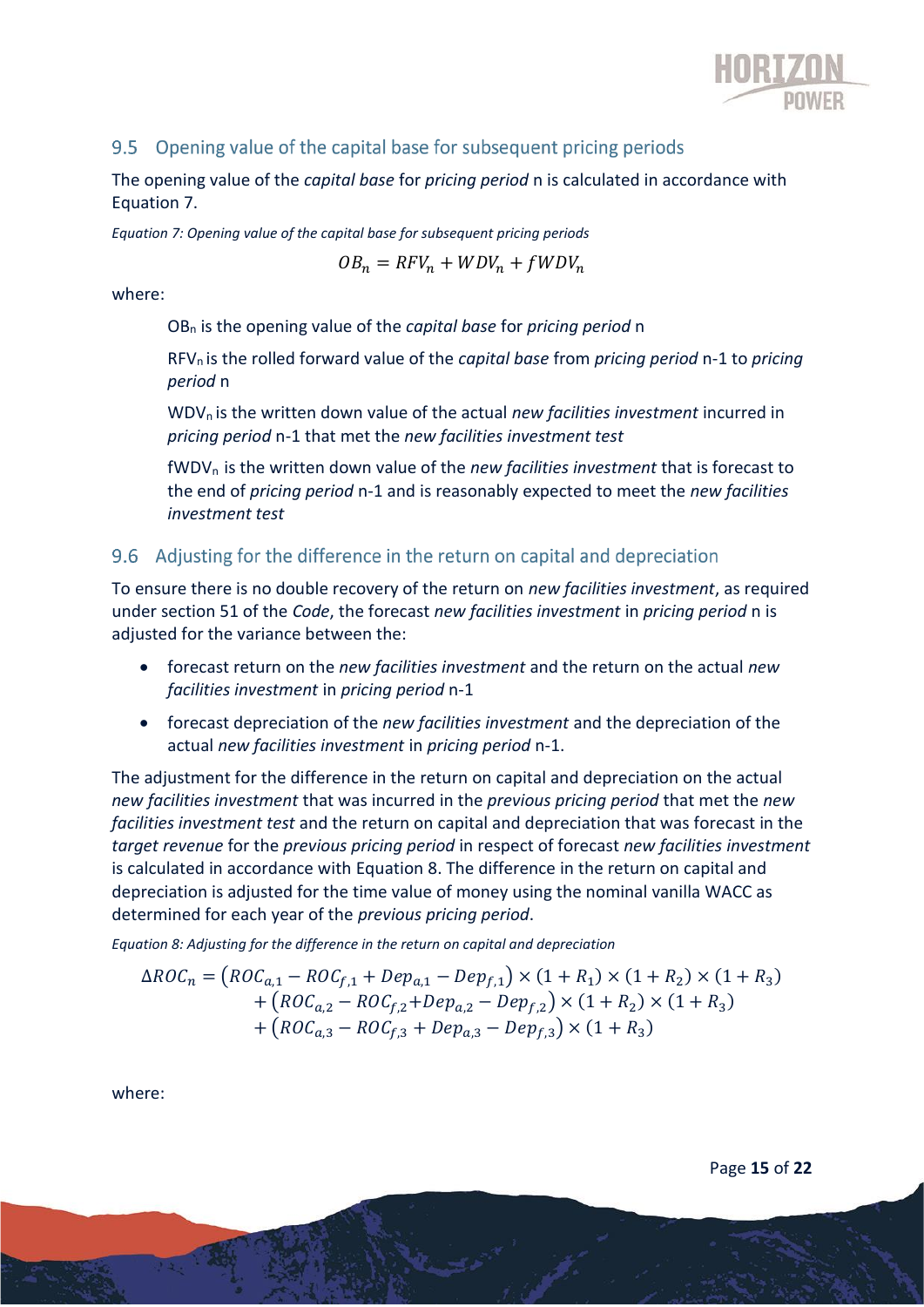

ΔROCn is the adjustment to the *capital base* in *pricing period* n for the difference in the return on capital on the actual *new facilities investment* incurred in *pricing period* n-1 that met the *new facilities investment test* and the return on capital forecast in respect of forecast *new facilities investment*

ROCa,1 is the actual return on capital on the *new facilities investment* incurred in the first year of *pricing period* n-1 that met the *new facilities investment test*

ROCa,2 is the actual return on capital on the *new facilities investment* incurred in the first and second year of *pricing period* n-1 that met the *new facilities investment test*

ROCa,3 is the actual return on capital on the *new facilities investment* incurred in the first, second and third years of *pricing period* n-1 that met the *new facilities investment test*

ROCf,1 is the return on capital forecast in the first year of *pricing period* n-1 in respect of forecast *new facilities investment*

ROCf,2 is the return on capital forecast in the second year of *pricing period* n-1 in respect of forecast *new facilities investment*

ROCf,3 is the return on capital forecast in the third year of *pricing period* n-1 in respect of forecast *new facilities investment*

Depa,1 is the actual depreciation on the *new facilities investment* incurred in the first year of *pricing period* n-1 that met the *new facilities investment test*

Depa,2 is the actual depreciation on the *new facilities investment* incurred in the first and second year of *pricing period* n-1 that met the *new facilities investment test*

Depa,3 is the actual depreciation on the *new facilities investment* incurred in the first, second and third years of *pricing period* n-1 that met the *new facilities investment test*

Depf,1 is the depreciation forecast in the first year of *pricing period* n-1 in respect of forecast *new facilities investment*

Depf,2 is the depreciation forecast in the second year of *pricing period* n-1 in respect of forecast *new facilities investment*

Depf,3 is the depreciation forecast in the third year of *pricing period* n-1 in respect of forecast *new facilities investment*

R1 is the nominal vanilla WACC determined for the first year of *pricing period* n-1

R2 is the nominal vanilla WACC determined for the second year of *pricing period* n-1

R3 is the nominal vanilla WACC determined for the third year of *pricing period* n-1

The adjustment for the difference in the return on capital and depreciation ensures that there is no double recovery of the return on capital for *new facilities investment*, as required under section 51 of the *Code*.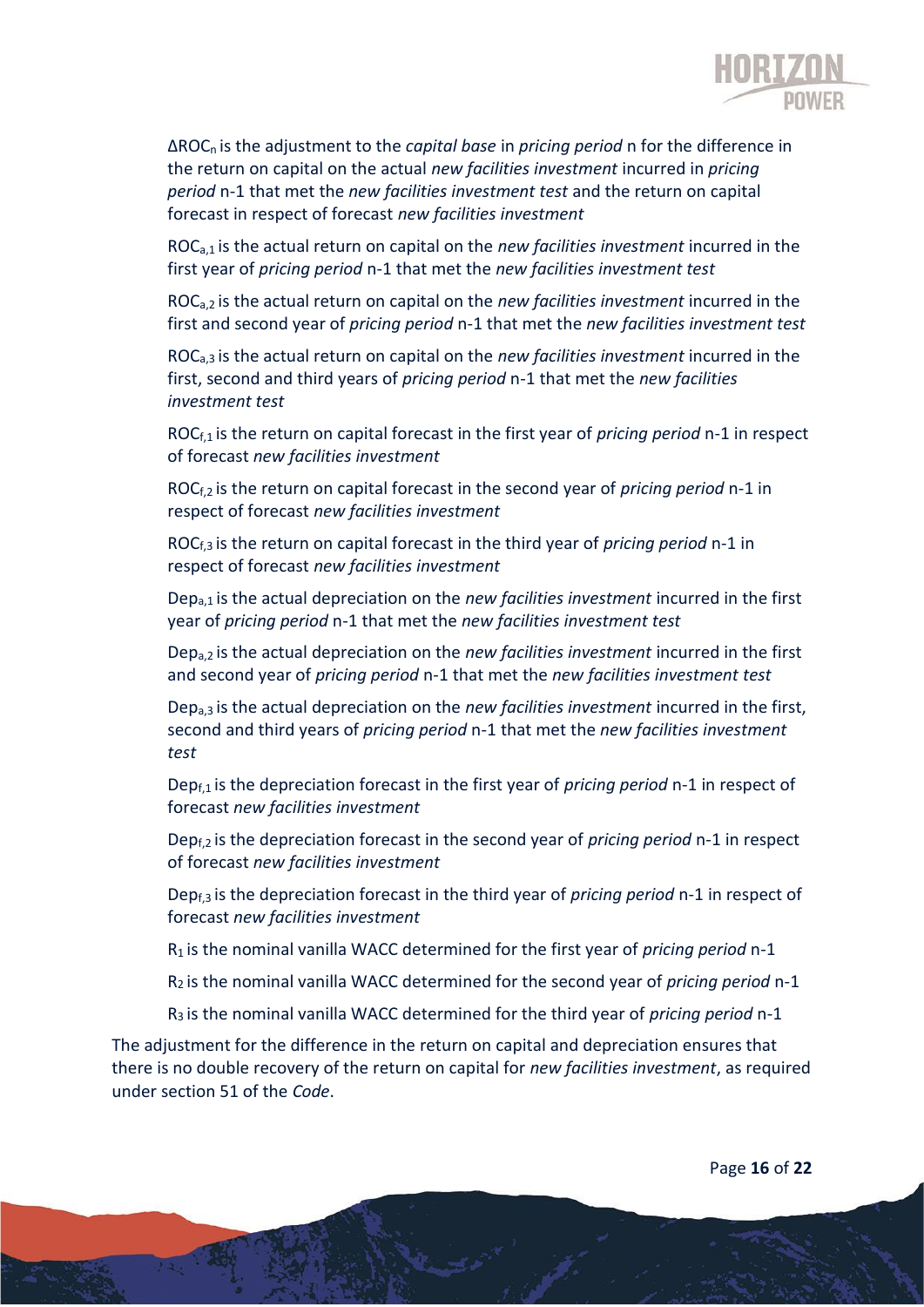

#### FORECAST CAPITAL BASE FOR SUBSEQUENT PRICING PERIODS  $10<sub>1</sub>$

The *capital base* for subsequent *pricing periods* is then forecast in the same way as for the *first pricing period*. That is, the value of the *capital base* at the end of each year *t* in *pricing period* n is calculated according to Equation 9.

*Equation 9: Closing value of capital base in year t of pricing period n*

$$
CB_{t,n} = OB_{t,n} \times \left(1 + \frac{CPI_t}{CPI_{t-1}}\right) - Dep_{t,n} - ADep_{t,n}
$$

where:

CBt,n is the closing value of the *capital base* in year t of *pricing period* n

OBt,n is the opening value of the *capital base* in year t of *pricing period* n

 $CPI<sub>t</sub>$  is the actual CPI (weighted average of eight capital cities) in June of year t, where the actual CPI is available, and the forecast CPI in June of year t, where the actual CPI is not available.

 $CPI_{t-1}$  is the actual CPI (weighted average of eight capital cities) in June of year t-1, where the actual CPI is available, and the forecast CPI in June of year t-1, where the actual CPI is not available

Dept,n is the forecast depreciation in respect of the *capital base* in year t of *pricing period* n

ADept,n is the forecast accelerated depreciation in respect of the *capital base* in year t of *pricing period* n

The opening value of the *capital base* in year t+1 of *pricing period* n is the closing value of the *capital base* in year t of *pricing period* n, as per Equation 10.

*Equation 10:Opening value of capital base in year t+1 of pricing period n*

$$
OB_{t+1,n} = CB_{t,n}
$$

where:

OBt+1,n is the opening value of the *capital base* in year t+1 of *pricing period* n

#### $11.$ **DEPRECIATION**

#### **Depreciation of ICB**

All historical expenditure included in the ICB is grouped by asset class, thereby aggregating assets of similar types, purposes and economic life (see Appendix A for details). The assets in each asset class in the ICB are depreciated according to their weighted remaining economic life, at the start date of the *first pricing period,* on a straight-line basis (on a real dollar basis) until the assets are fully recovered.

#### **Depreciation of new assets**

From the *first pricing period*, the assets added to each asset class in a given year will be depreciated according to their economic life on a straight-line basis (on a real dollar basis) until the assets are fully recovered.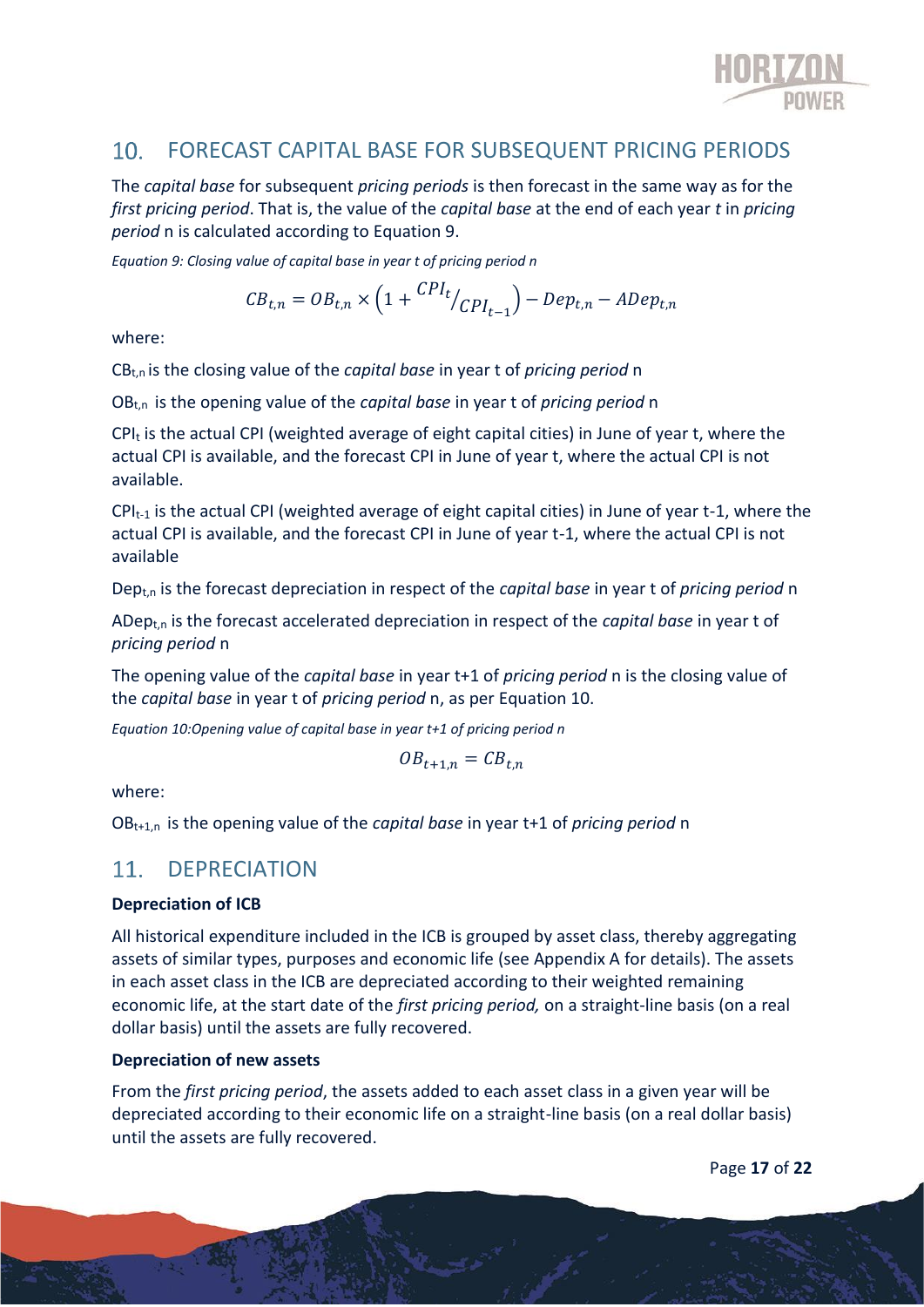

#### **Asset classes**

The asset classes currently used by Horizon Power have been in use since 1 April 2006 when Horizon Power was formed through the disaggregation of Western Power Corporation.

Horizon Power has reviewed the legacy asset classes and the standard economic lives assumed for new assets to be added to each asset class (Appendix A) to confirm their continued suitability and alignment with good regulatory practice. This review found that the asset classes remain suitable.

The review also found that the standard economic lives assumed in this *Capital Base* Roll Forward Methodology are reasonable and broadly consistent with the range of asset lives used by other Australian electricity transmission and distribution network service providers.

#### **Accelerated depreciation**

The economic value of assets sometimes reduces more quickly than forecast, due to unforeseen damage, redundancy, technical obsolescence or other factors. Accordingly, it will sometimes be appropriate to accelerate the depreciation of some assets. In determining whether to accelerate the depreciation of any assets, Horizon Power has regard to the desirability of ensuring an equitable allocation of costs between current and future *user*s and of minimising year to year variability in prices.

Wherever Horizon Power accelerates the depreciation of a set of assets it will document the value of, and basis for, this treatment in its published *services and pricing policy*.

#### DISPOSALS  $12.$

Horizon Power may, from time-to-time, dispose of assets that form part of its *capital base* and the revenue derived from such disposals will be deducted from the *capital base*.

Where an asset is to be subject to accelerated depreciation and some value can be recovered, such as through the sale of materials as scrap, the disposal revenue will offset (reduce) the total amount to be subject to accelerated depreciation.

Insurance payouts to compensate for damage to assets will be treated as disposals and deducted from the *capital base* or used to offset any amounts to be subject to accelerated depreciation.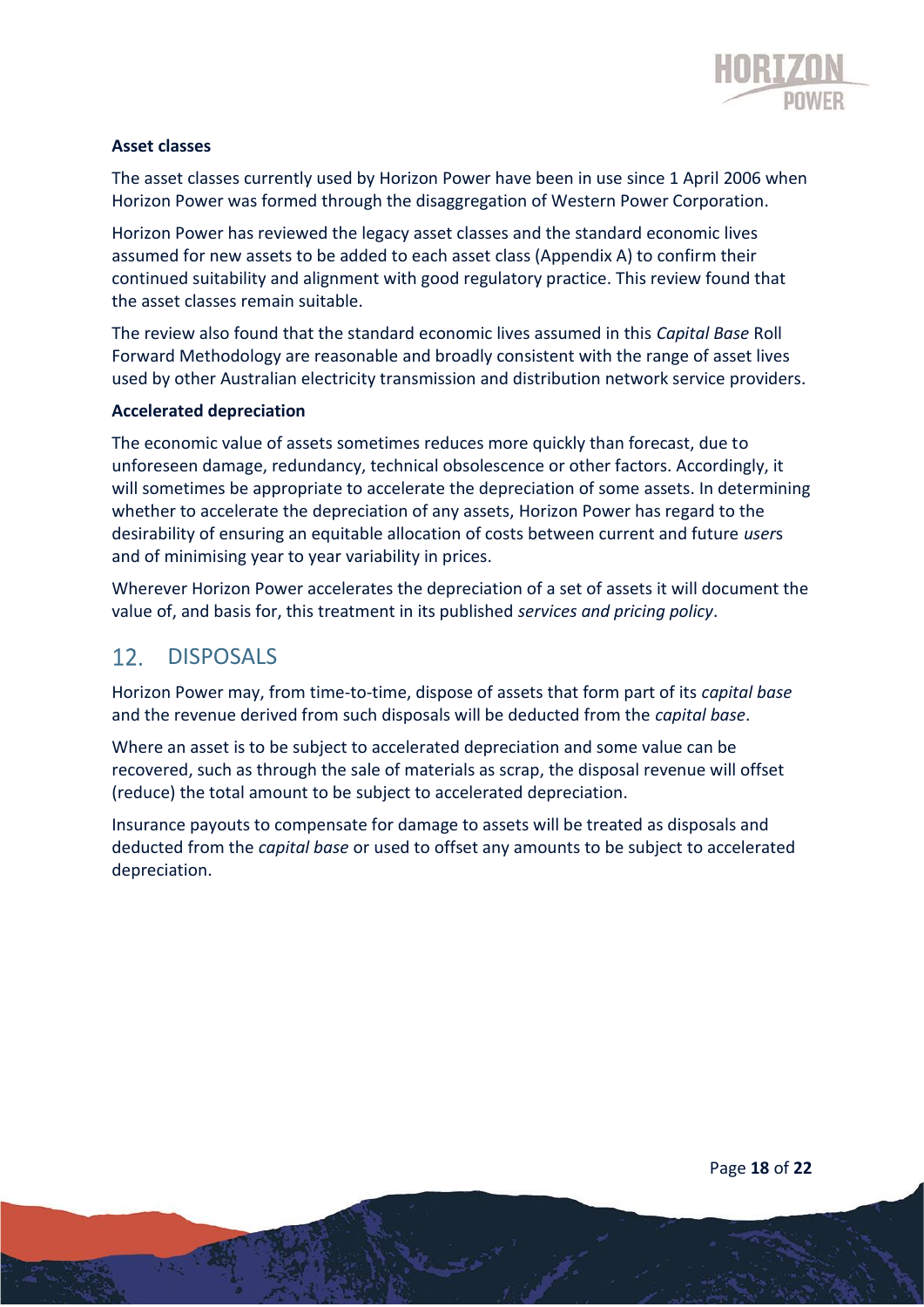

## 13. REFERENCES

The following material is required and should be read in conjunction with this document:

| LEGAL REFERENCES:                        | Pilbara Networks Access Code 2021 (WA) |
|------------------------------------------|----------------------------------------|
| <b>STANDARD &amp; GUIDELINES:</b>        | <b>Investment Governance Framework</b> |
| RELATED POLICIES AND OTHER<br>DOCUMENTS: |                                        |

Page **19** of **22**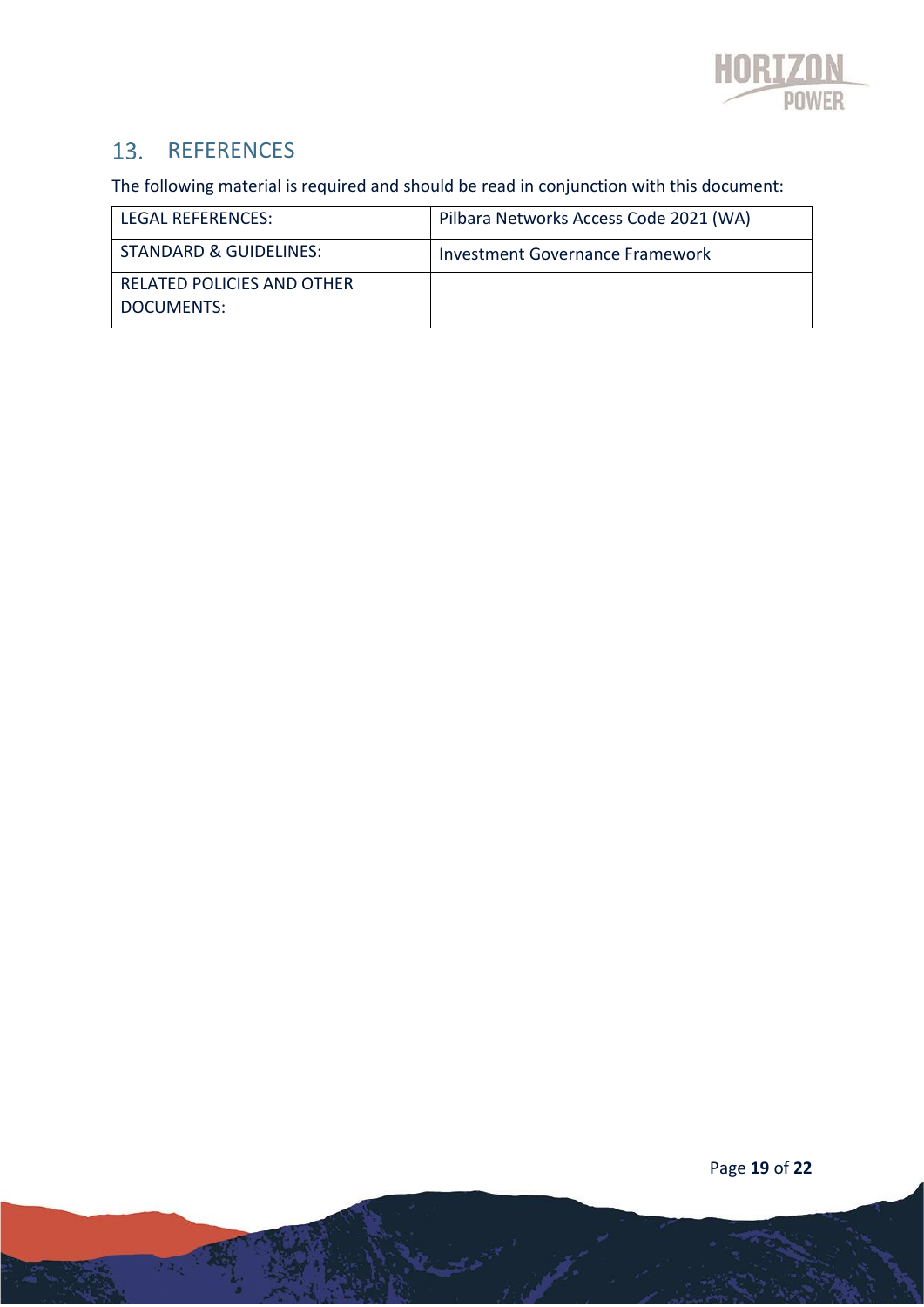

### **Asset classes for each cost pool – standard economic lives assumed for new investments from 1 July 2021**

| <b>Transmission / subtransmission</b>          | <b>Economic</b><br><b>Life</b> | Distribution / Non-system / Corporate          | <b>Economic</b><br><b>Life</b> |
|------------------------------------------------|--------------------------------|------------------------------------------------|--------------------------------|
| <b>Buildings</b>                               | 40                             | <b>Buildings</b>                               | 40                             |
| <b>Communication Equipment</b>                 | 9                              | <b>Communication Equipment</b>                 | 9                              |
| Computer Equipment                             | 4                              | Computer Equipment                             | 4                              |
| <b>Computer Software</b>                       | 4                              | Computer Software                              | 4                              |
| Control/Monitoring/Communications & Protection | 11                             | Control/Monitoring/Communications & Protection | 11                             |
| Furniture & Fittings                           | 11                             | Furniture & Fittings                           | 11                             |
| Land                                           | $\Omega$                       | Land                                           | $\Omega$                       |
| Lines                                          | 48                             | Lines                                          | 48                             |
| Low Value Pool (\$50-\$1,000 with life>1year)  | 4                              | Low Value Pool (\$50-\$1,000 with life>1year)  | 4                              |
| <b>Motor Vehicles</b>                          | 10                             | <b>Motor Vehicles</b>                          | 10                             |
| Office Equipment                               | $\overline{7}$                 | Office Equipment                               | $\overline{7}$                 |
| Plant & Equipment                              | 18                             | Plant & Equipment                              | 18                             |
| <b>Sub Stations</b>                            | 40                             | <b>Sub Stations</b>                            | 40                             |
| <b>Switch Yards</b>                            | 50                             | Transformers                                   | 40                             |
| <b>Transformers</b>                            | 40                             | <b>Connection assets</b>                       | 40                             |
|                                                |                                | Metering                                       | 15                             |
|                                                |                                | <b>Public Lighting</b>                         | 20                             |

Page **20** of **22**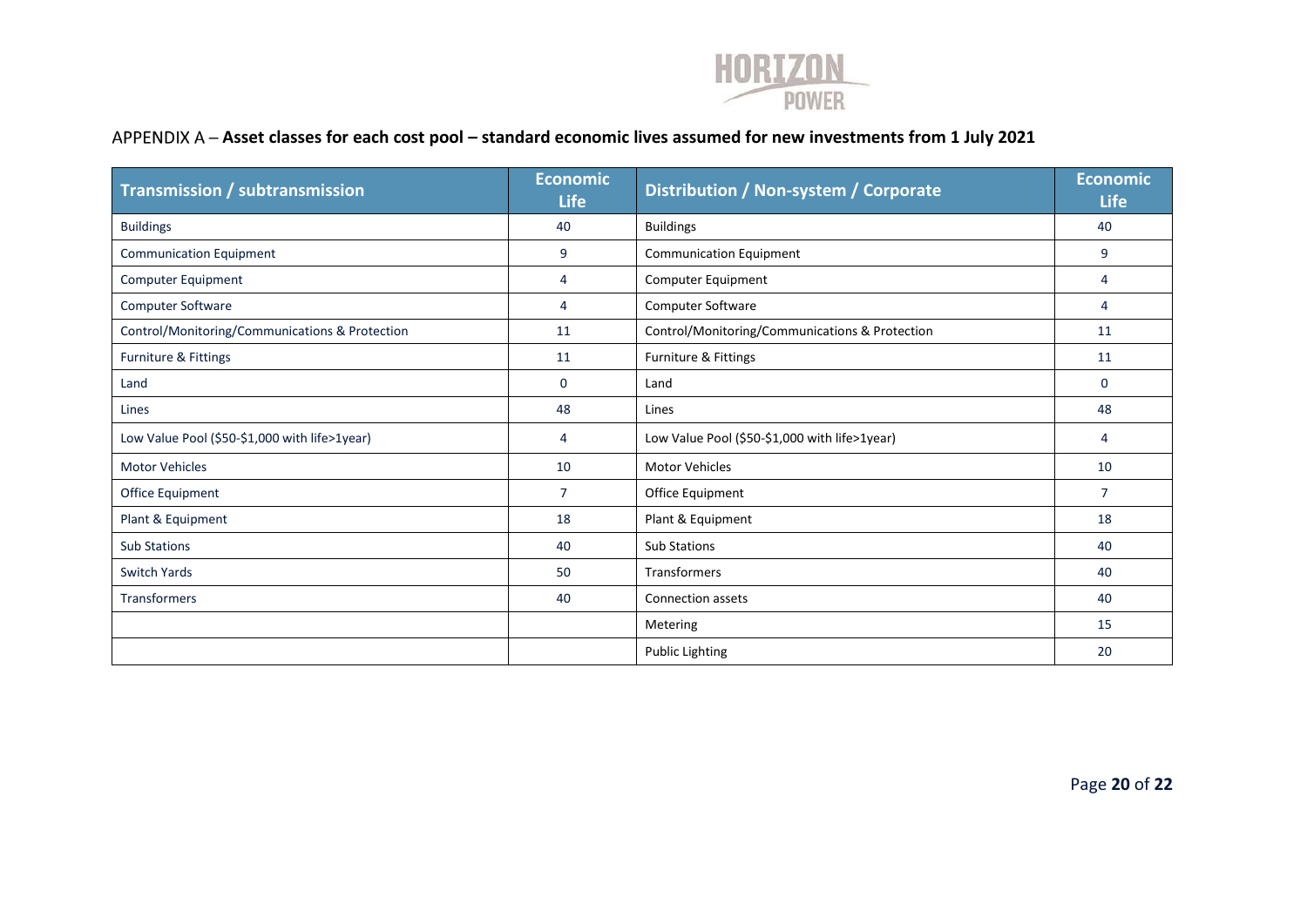

### **Asset classes for each cost pool – weighted average remaining lives for investments made up to 1 July 2021**

| <b>Transmission - East Pilbara</b>                    | <b>Economic</b><br><b>Life</b> | <b>Transmission - West Pilbara</b>                    | Economic<br><b>Life</b> | <b>Sub-transmission</b> | <b>Economic</b><br><b>Life</b> |
|-------------------------------------------------------|--------------------------------|-------------------------------------------------------|-------------------------|-------------------------|--------------------------------|
| <b>Buildings</b>                                      | 27.34                          | <b>Buildings</b>                                      | 30.07                   | Lines                   | 45.00                          |
| Control/Monitoring/Communications &<br>Protection     | 4.40                           | Control/Monitoring/Communications &<br>Protection     | 7.56                    | Plant & Equipment       | 15.00                          |
| Land                                                  | 0                              | Land                                                  | 0                       | Substations (A)         | 40.00                          |
| Lines                                                 | 20.89                          | Lines                                                 | 24.64                   | Substations (B)         | 37.00                          |
| Low Value Pool (\$50-\$1,000 with<br>$life > 1$ year) | 1.54                           | Low Value Pool (\$50-\$1,000 with<br>$life > 1$ year) | 1.00                    | Switchyards             | 47.00                          |
| Plant & Equipment                                     | 12.26                          | Plant & Equipment                                     | 11.68                   |                         |                                |
| <b>Sub Stations</b>                                   | 25.82                          | <b>Sub Stations</b>                                   | 25.33                   |                         |                                |
| <b>Transformers</b>                                   | 32.24                          | <b>Transformers</b>                                   | 23.30                   |                         |                                |

| <b>Distribution HV - East Pilbara</b>                 | <b>Economic</b><br><b>Life</b> | Distribution HV - West Pilbara | <b>Economic</b><br><b>Life</b> | <b>Distribution LV</b>                                | <b>Economic</b><br><b>Life</b> |
|-------------------------------------------------------|--------------------------------|--------------------------------|--------------------------------|-------------------------------------------------------|--------------------------------|
| <b>Buildings</b>                                      | 27.50                          | <b>Buildings</b>               | 29.40                          | <b>Buildings</b>                                      | 29.00                          |
| Control/Monitoring/Communications &<br>Protection     | 7.19                           | Land                           |                                | Control/Monitoring/Communications &<br>Protection     | 6.25                           |
| Land                                                  | 0                              | Lines                          | 34.27                          | <b>Furniture &amp; Fittings</b>                       | 3.36                           |
| Lines                                                 | 33.68                          | <b>Motor Vehicles</b>          | 10.00                          | Lines                                                 | 37.40                          |
| Low Value Pool (\$50-\$1,000 with<br>$life > 1$ year) | 1.00                           | <b>Office Equipment</b>        | 3.00                           | Low Value Pool (\$50-\$1,000 with<br>$life > 1$ year) | 2.12                           |
| Plant & Equipment                                     | 11.42                          | Plant & Equipment              | 13.42                          | Plant & Equipment                                     | 16.02                          |
| <b>Sub Stations</b>                                   | 20.73                          | <b>Sub Stations</b>            | 28.96                          | <b>Connection assets</b>                              | 35.78                          |
| <b>Transformers</b>                                   | 23.10                          | Transformers                   | 29.23                          | <b>Metering</b>                                       | 15.00                          |
|                                                       |                                |                                |                                | <b>Public Lighting</b>                                | 14.24                          |

Page **21** of **22**